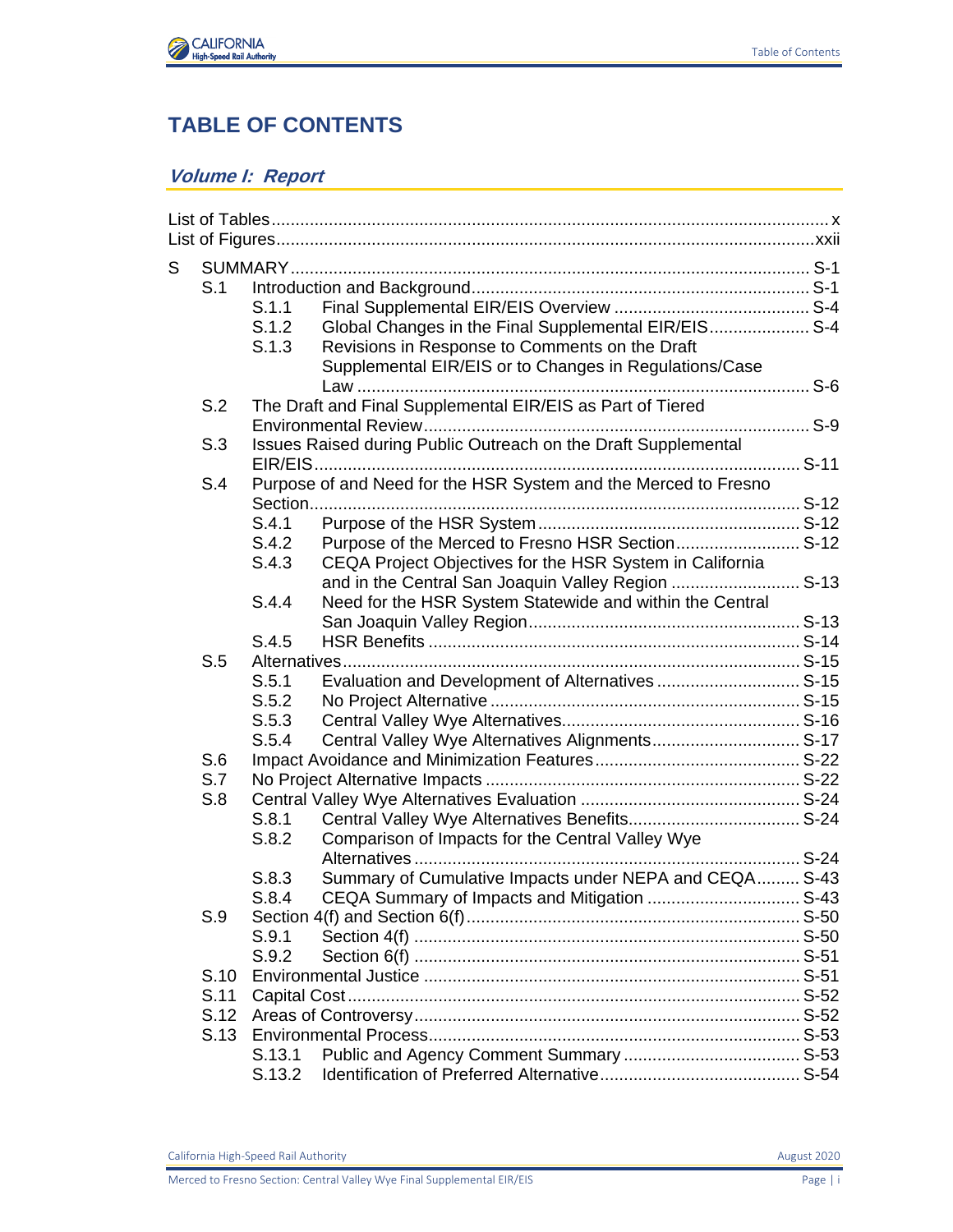

|             |     | S.14.1<br>S.14.2<br>S.14.3<br>S.14.4 | S.14 Next Steps in the Environmental Process and California High-Speed<br>Rail Authority Decision-Making under NEPA and CEQA  S-54<br>U.S. Army Corps of Engineers Decision-Making S-55<br>Surface Transportation Board Decision-Making S-55 |  |
|-------------|-----|--------------------------------------|----------------------------------------------------------------------------------------------------------------------------------------------------------------------------------------------------------------------------------------------|--|
| $\mathbf 1$ | 1.1 | 1.1.1<br>1.1.2                       | INTRODUCTION AND PURPOSE, NEED, AND OBJECTIVES  1-1<br>What is the Scope of this Final Supplemental EIR/EIS?  1-2                                                                                                                            |  |
|             | 1.2 | 1.1.3<br>1.2.1                       | Purpose of and Need for the HSR System and the Merced to Fresno                                                                                                                                                                              |  |
|             |     | 1.2.2<br>1.2.3<br>1.2.4              | CEQA Project Objectives of the HSR System in California<br>and in the Central Part of the San Joaquin Valley Region  1-7<br>Purpose of the Merced to Fresno HSR Section 1-8<br>The Merced to Fresno Section's Contribution to Meeting the    |  |
|             | 1.3 |                                      | Statewide and Regional Need for the HSR System  1-8                                                                                                                                                                                          |  |
|             | 1.4 | 1.4.1                                | Relationship to Other Agency Plans, Policies, and Programs 1-25<br>2014-2040 Regional Transportation Plan and Sustainable                                                                                                                    |  |
|             | 1.5 | 1.4.2                                | Madera County 2014 Regional Transportation Plan  1-25<br>Lead Agencies, Cooperating Agencies, Responsible Agencies 1-26                                                                                                                      |  |
|             |     |                                      |                                                                                                                                                                                                                                              |  |
| 2           |     |                                      |                                                                                                                                                                                                                                              |  |
|             | 2.1 |                                      |                                                                                                                                                                                                                                              |  |
|             |     | 2.1.1                                | California HSR System-Tier 1 Programmatic Studies2-2                                                                                                                                                                                         |  |
|             | 2.2 | 2.1.2                                | Alternatives Evaluated in this Final Supplemental EIR/EIS2-12                                                                                                                                                                                |  |
|             |     | 2.2.1                                |                                                                                                                                                                                                                                              |  |
|             |     | 2.2.2                                |                                                                                                                                                                                                                                              |  |
|             |     | 2.2.3                                | Description of the Central Valley Wye Alternatives 2-23                                                                                                                                                                                      |  |
|             | 2.3 |                                      |                                                                                                                                                                                                                                              |  |
|             | 24  | 2.4.1                                |                                                                                                                                                                                                                                              |  |
|             |     | 2.4.2                                |                                                                                                                                                                                                                                              |  |
|             | 2.5 |                                      |                                                                                                                                                                                                                                              |  |
|             |     | 2.5.1                                |                                                                                                                                                                                                                                              |  |
|             |     | 2.5.2                                |                                                                                                                                                                                                                                              |  |
|             |     | 2.5.3                                |                                                                                                                                                                                                                                              |  |
|             | 2.6 | 2.5.4                                |                                                                                                                                                                                                                                              |  |
|             |     |                                      |                                                                                                                                                                                                                                              |  |
| 3           |     |                                      | AFFECTED ENVIRONMENT, ENVIRONMENTAL CONSEQUENCES, AND                                                                                                                                                                                        |  |
|             | 3.1 |                                      |                                                                                                                                                                                                                                              |  |
|             |     | 3.1.1                                | Chapter 3 Environmental Resource Topics3.1-1<br>Changes in Analysis between the Merced to Fresno Final                                                                                                                                       |  |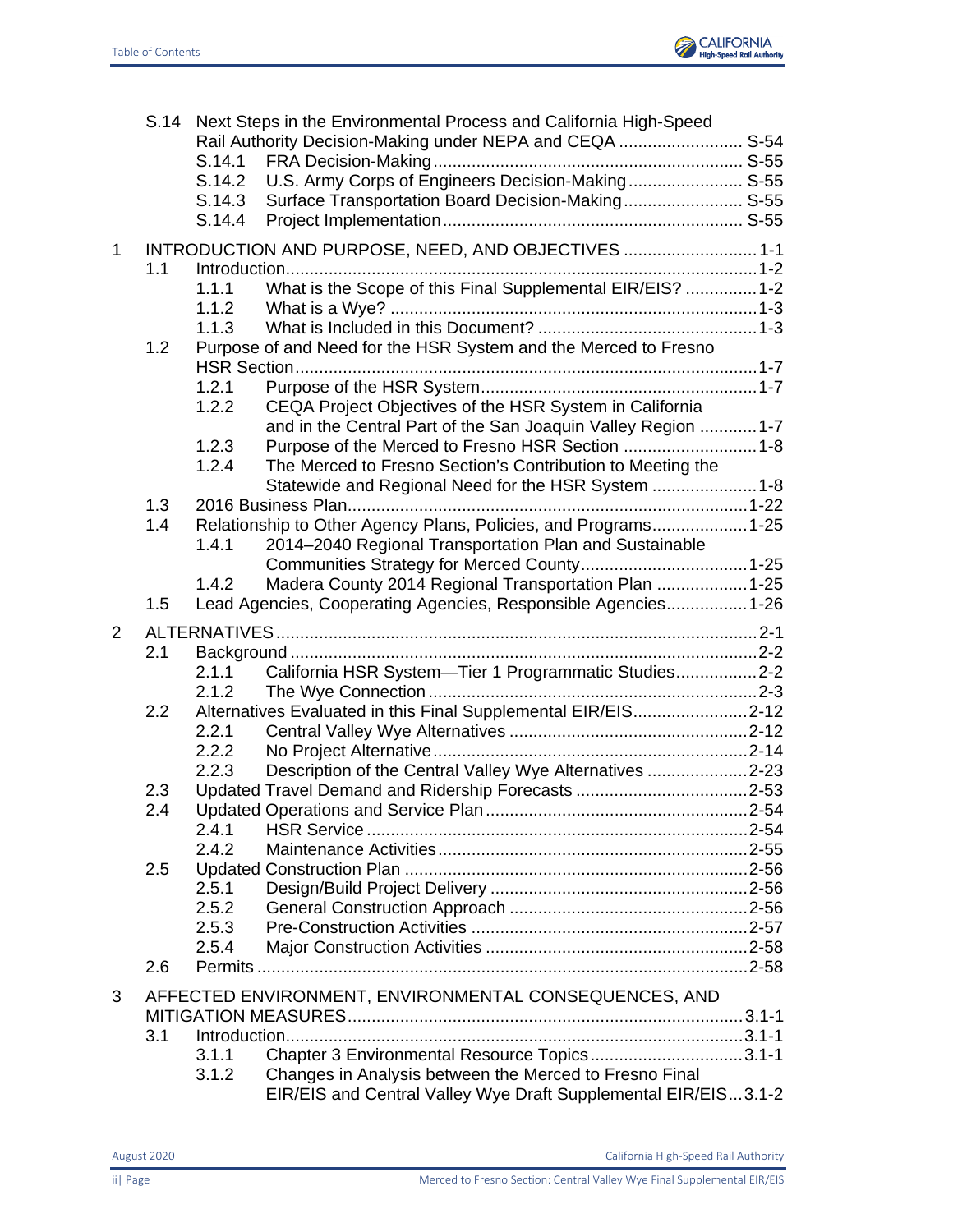

| Revisions in Response to Comments on the Draft<br>3.1.4<br>Supplemental EIR/EIS or to Changes in Regulations/Case<br>3.1.5<br>3.2<br>3.2.1<br>3.2.2<br>3.2.3<br>3.2.4<br>3.2.5<br>3.2.6<br>3.2.7<br>3.2.8<br>3.2.9<br>3.3<br>3.3.1<br>3.3.2<br>3.3.3<br>3.3.4<br>3.3.5<br>3.3.6<br>3.3.7<br>3.3.8<br>3.3.9<br>3.4<br>3.4.1<br>3.4.2<br>3.4.3<br>3.4.4<br>3.4.5<br>3.4.6<br>3.4.7<br>3.4.8<br>3.4.9 | Impacts Summary for NEPA Comparison of Alternatives3.2-65<br>Impacts Summary for NEPA Comparison of Alternatives3.3-92<br>Impacts Summary for NEPA Comparison of Alternatives3.4-39<br>Unmitigated Severely Affected Noise-Sensitive Land Uses 3.4-45<br>3.4.10<br>Electromagnetic Fields and Electromagnetic Interference 3.5-1<br>3.5.1<br>3.5.2<br>3.5.3<br>3.5.4<br>3.5.5<br>3.5.6<br>3.5.7<br>Impacts Summary for NEPA Comparison of Alternatives3.5-26<br>3.5.8<br>3.5.9<br>3.6.1 | 3.1.3 | Changes between the Draft Supplemental EIR/EIS and this |  |
|----------------------------------------------------------------------------------------------------------------------------------------------------------------------------------------------------------------------------------------------------------------------------------------------------------------------------------------------------------------------------------------------------|-----------------------------------------------------------------------------------------------------------------------------------------------------------------------------------------------------------------------------------------------------------------------------------------------------------------------------------------------------------------------------------------------------------------------------------------------------------------------------------------|-------|---------------------------------------------------------|--|
|                                                                                                                                                                                                                                                                                                                                                                                                    |                                                                                                                                                                                                                                                                                                                                                                                                                                                                                         |       |                                                         |  |
|                                                                                                                                                                                                                                                                                                                                                                                                    |                                                                                                                                                                                                                                                                                                                                                                                                                                                                                         |       |                                                         |  |
|                                                                                                                                                                                                                                                                                                                                                                                                    |                                                                                                                                                                                                                                                                                                                                                                                                                                                                                         |       |                                                         |  |
|                                                                                                                                                                                                                                                                                                                                                                                                    |                                                                                                                                                                                                                                                                                                                                                                                                                                                                                         |       |                                                         |  |
|                                                                                                                                                                                                                                                                                                                                                                                                    |                                                                                                                                                                                                                                                                                                                                                                                                                                                                                         |       |                                                         |  |
|                                                                                                                                                                                                                                                                                                                                                                                                    |                                                                                                                                                                                                                                                                                                                                                                                                                                                                                         |       |                                                         |  |
|                                                                                                                                                                                                                                                                                                                                                                                                    |                                                                                                                                                                                                                                                                                                                                                                                                                                                                                         |       |                                                         |  |
|                                                                                                                                                                                                                                                                                                                                                                                                    |                                                                                                                                                                                                                                                                                                                                                                                                                                                                                         |       |                                                         |  |
|                                                                                                                                                                                                                                                                                                                                                                                                    |                                                                                                                                                                                                                                                                                                                                                                                                                                                                                         |       |                                                         |  |
|                                                                                                                                                                                                                                                                                                                                                                                                    |                                                                                                                                                                                                                                                                                                                                                                                                                                                                                         |       |                                                         |  |
|                                                                                                                                                                                                                                                                                                                                                                                                    |                                                                                                                                                                                                                                                                                                                                                                                                                                                                                         |       |                                                         |  |
|                                                                                                                                                                                                                                                                                                                                                                                                    |                                                                                                                                                                                                                                                                                                                                                                                                                                                                                         |       |                                                         |  |
|                                                                                                                                                                                                                                                                                                                                                                                                    |                                                                                                                                                                                                                                                                                                                                                                                                                                                                                         |       |                                                         |  |
|                                                                                                                                                                                                                                                                                                                                                                                                    |                                                                                                                                                                                                                                                                                                                                                                                                                                                                                         |       |                                                         |  |
|                                                                                                                                                                                                                                                                                                                                                                                                    |                                                                                                                                                                                                                                                                                                                                                                                                                                                                                         |       |                                                         |  |
|                                                                                                                                                                                                                                                                                                                                                                                                    |                                                                                                                                                                                                                                                                                                                                                                                                                                                                                         |       |                                                         |  |
|                                                                                                                                                                                                                                                                                                                                                                                                    |                                                                                                                                                                                                                                                                                                                                                                                                                                                                                         |       |                                                         |  |
|                                                                                                                                                                                                                                                                                                                                                                                                    |                                                                                                                                                                                                                                                                                                                                                                                                                                                                                         |       |                                                         |  |
|                                                                                                                                                                                                                                                                                                                                                                                                    |                                                                                                                                                                                                                                                                                                                                                                                                                                                                                         |       |                                                         |  |
|                                                                                                                                                                                                                                                                                                                                                                                                    |                                                                                                                                                                                                                                                                                                                                                                                                                                                                                         |       |                                                         |  |
|                                                                                                                                                                                                                                                                                                                                                                                                    |                                                                                                                                                                                                                                                                                                                                                                                                                                                                                         |       |                                                         |  |
|                                                                                                                                                                                                                                                                                                                                                                                                    |                                                                                                                                                                                                                                                                                                                                                                                                                                                                                         |       |                                                         |  |
|                                                                                                                                                                                                                                                                                                                                                                                                    |                                                                                                                                                                                                                                                                                                                                                                                                                                                                                         |       |                                                         |  |
|                                                                                                                                                                                                                                                                                                                                                                                                    |                                                                                                                                                                                                                                                                                                                                                                                                                                                                                         |       |                                                         |  |
|                                                                                                                                                                                                                                                                                                                                                                                                    |                                                                                                                                                                                                                                                                                                                                                                                                                                                                                         |       |                                                         |  |
|                                                                                                                                                                                                                                                                                                                                                                                                    |                                                                                                                                                                                                                                                                                                                                                                                                                                                                                         |       |                                                         |  |
|                                                                                                                                                                                                                                                                                                                                                                                                    |                                                                                                                                                                                                                                                                                                                                                                                                                                                                                         |       |                                                         |  |
|                                                                                                                                                                                                                                                                                                                                                                                                    |                                                                                                                                                                                                                                                                                                                                                                                                                                                                                         |       |                                                         |  |
|                                                                                                                                                                                                                                                                                                                                                                                                    |                                                                                                                                                                                                                                                                                                                                                                                                                                                                                         |       |                                                         |  |
|                                                                                                                                                                                                                                                                                                                                                                                                    |                                                                                                                                                                                                                                                                                                                                                                                                                                                                                         |       |                                                         |  |
|                                                                                                                                                                                                                                                                                                                                                                                                    |                                                                                                                                                                                                                                                                                                                                                                                                                                                                                         |       |                                                         |  |
|                                                                                                                                                                                                                                                                                                                                                                                                    |                                                                                                                                                                                                                                                                                                                                                                                                                                                                                         |       |                                                         |  |
|                                                                                                                                                                                                                                                                                                                                                                                                    |                                                                                                                                                                                                                                                                                                                                                                                                                                                                                         |       |                                                         |  |
|                                                                                                                                                                                                                                                                                                                                                                                                    |                                                                                                                                                                                                                                                                                                                                                                                                                                                                                         |       |                                                         |  |
|                                                                                                                                                                                                                                                                                                                                                                                                    |                                                                                                                                                                                                                                                                                                                                                                                                                                                                                         |       |                                                         |  |
| 3.5                                                                                                                                                                                                                                                                                                                                                                                                |                                                                                                                                                                                                                                                                                                                                                                                                                                                                                         |       |                                                         |  |
|                                                                                                                                                                                                                                                                                                                                                                                                    |                                                                                                                                                                                                                                                                                                                                                                                                                                                                                         |       |                                                         |  |
|                                                                                                                                                                                                                                                                                                                                                                                                    |                                                                                                                                                                                                                                                                                                                                                                                                                                                                                         |       |                                                         |  |
|                                                                                                                                                                                                                                                                                                                                                                                                    |                                                                                                                                                                                                                                                                                                                                                                                                                                                                                         |       |                                                         |  |
|                                                                                                                                                                                                                                                                                                                                                                                                    |                                                                                                                                                                                                                                                                                                                                                                                                                                                                                         |       |                                                         |  |
|                                                                                                                                                                                                                                                                                                                                                                                                    |                                                                                                                                                                                                                                                                                                                                                                                                                                                                                         |       |                                                         |  |
|                                                                                                                                                                                                                                                                                                                                                                                                    |                                                                                                                                                                                                                                                                                                                                                                                                                                                                                         |       |                                                         |  |
|                                                                                                                                                                                                                                                                                                                                                                                                    |                                                                                                                                                                                                                                                                                                                                                                                                                                                                                         |       |                                                         |  |
|                                                                                                                                                                                                                                                                                                                                                                                                    |                                                                                                                                                                                                                                                                                                                                                                                                                                                                                         |       |                                                         |  |
|                                                                                                                                                                                                                                                                                                                                                                                                    |                                                                                                                                                                                                                                                                                                                                                                                                                                                                                         |       |                                                         |  |
| 3.6                                                                                                                                                                                                                                                                                                                                                                                                |                                                                                                                                                                                                                                                                                                                                                                                                                                                                                         |       |                                                         |  |
|                                                                                                                                                                                                                                                                                                                                                                                                    |                                                                                                                                                                                                                                                                                                                                                                                                                                                                                         |       |                                                         |  |
|                                                                                                                                                                                                                                                                                                                                                                                                    |                                                                                                                                                                                                                                                                                                                                                                                                                                                                                         |       |                                                         |  |
| 3.6.2                                                                                                                                                                                                                                                                                                                                                                                              |                                                                                                                                                                                                                                                                                                                                                                                                                                                                                         | 3.6.3 |                                                         |  |
|                                                                                                                                                                                                                                                                                                                                                                                                    |                                                                                                                                                                                                                                                                                                                                                                                                                                                                                         |       |                                                         |  |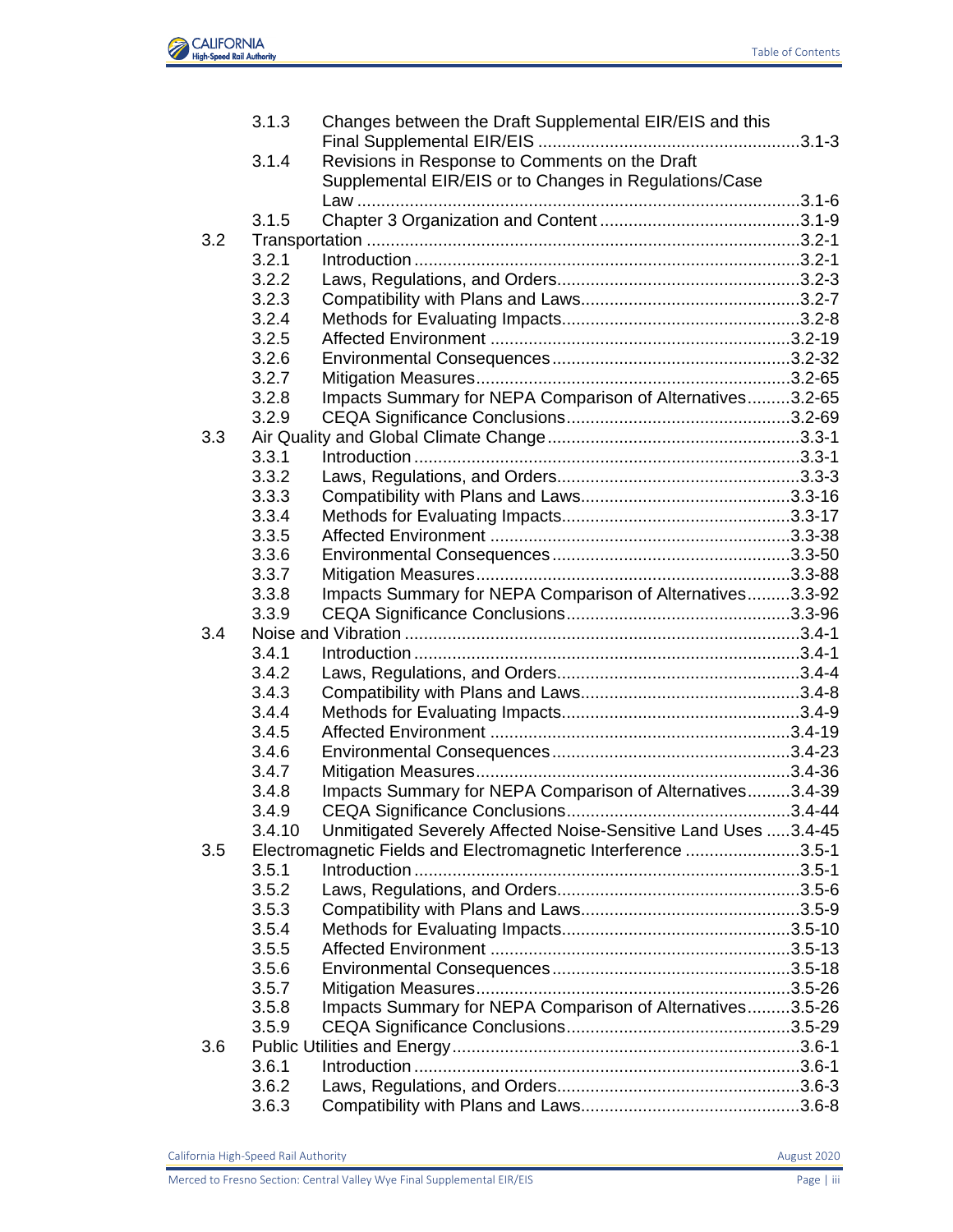

| 3.6.6<br>3.6.7<br>Impacts Summary for NEPA Comparison of Alternatives3.6-38<br>3.6.8<br>3.6.9<br>3.7<br>3.7.1<br>3.7.2<br>3.7.3<br>Coordination with Regulatory Agencies for NEPA and CEQA<br>3.7.4<br>3.7.5<br>3.7.6<br>3.7.7<br>3.7.8<br>Impacts Summary for NEPA Comparison of Alternatives3.7-162<br>3.7.9<br>3.7.10<br>3.8<br>3.8.1<br>3.8.2<br>3.8.3<br>3.8.4<br>3.8.5<br>3.8.6<br>3.8.7<br>Impacts Summary for NEPA Comparison of Alternatives3.8-51<br>3.8.8<br>3.8.9<br>Geology, Soils, Seismicity, and Paleontological Resources 3.9-1<br>3.9<br>3.9.1<br>3.9.2<br>3.9.3<br>3.9.4<br>3.9.5<br>3.9.6<br>$39 - 75$<br>3.9.7<br>Impacts Summary for NEPA Comparison of Alternatives3.9-75<br>3.9.8<br>3.9.9<br>3.10<br>3.10.1<br>3.10.2<br>3.10.3<br>3.10.4<br>3.10.5<br>3.10.6<br>3.10.7<br>Impacts Summary for NEPA Comparison of Alternatives3.10-44<br>3.10.8<br>3.10.9<br>3.11<br>3.11.1 | 3.6.4  |  |
|------------------------------------------------------------------------------------------------------------------------------------------------------------------------------------------------------------------------------------------------------------------------------------------------------------------------------------------------------------------------------------------------------------------------------------------------------------------------------------------------------------------------------------------------------------------------------------------------------------------------------------------------------------------------------------------------------------------------------------------------------------------------------------------------------------------------------------------------------------------------------------------------------|--------|--|
|                                                                                                                                                                                                                                                                                                                                                                                                                                                                                                                                                                                                                                                                                                                                                                                                                                                                                                      | 3.6.5  |  |
|                                                                                                                                                                                                                                                                                                                                                                                                                                                                                                                                                                                                                                                                                                                                                                                                                                                                                                      |        |  |
|                                                                                                                                                                                                                                                                                                                                                                                                                                                                                                                                                                                                                                                                                                                                                                                                                                                                                                      |        |  |
|                                                                                                                                                                                                                                                                                                                                                                                                                                                                                                                                                                                                                                                                                                                                                                                                                                                                                                      |        |  |
|                                                                                                                                                                                                                                                                                                                                                                                                                                                                                                                                                                                                                                                                                                                                                                                                                                                                                                      |        |  |
|                                                                                                                                                                                                                                                                                                                                                                                                                                                                                                                                                                                                                                                                                                                                                                                                                                                                                                      |        |  |
|                                                                                                                                                                                                                                                                                                                                                                                                                                                                                                                                                                                                                                                                                                                                                                                                                                                                                                      |        |  |
|                                                                                                                                                                                                                                                                                                                                                                                                                                                                                                                                                                                                                                                                                                                                                                                                                                                                                                      |        |  |
|                                                                                                                                                                                                                                                                                                                                                                                                                                                                                                                                                                                                                                                                                                                                                                                                                                                                                                      |        |  |
|                                                                                                                                                                                                                                                                                                                                                                                                                                                                                                                                                                                                                                                                                                                                                                                                                                                                                                      |        |  |
|                                                                                                                                                                                                                                                                                                                                                                                                                                                                                                                                                                                                                                                                                                                                                                                                                                                                                                      |        |  |
|                                                                                                                                                                                                                                                                                                                                                                                                                                                                                                                                                                                                                                                                                                                                                                                                                                                                                                      |        |  |
|                                                                                                                                                                                                                                                                                                                                                                                                                                                                                                                                                                                                                                                                                                                                                                                                                                                                                                      |        |  |
|                                                                                                                                                                                                                                                                                                                                                                                                                                                                                                                                                                                                                                                                                                                                                                                                                                                                                                      |        |  |
|                                                                                                                                                                                                                                                                                                                                                                                                                                                                                                                                                                                                                                                                                                                                                                                                                                                                                                      |        |  |
|                                                                                                                                                                                                                                                                                                                                                                                                                                                                                                                                                                                                                                                                                                                                                                                                                                                                                                      |        |  |
|                                                                                                                                                                                                                                                                                                                                                                                                                                                                                                                                                                                                                                                                                                                                                                                                                                                                                                      |        |  |
|                                                                                                                                                                                                                                                                                                                                                                                                                                                                                                                                                                                                                                                                                                                                                                                                                                                                                                      |        |  |
|                                                                                                                                                                                                                                                                                                                                                                                                                                                                                                                                                                                                                                                                                                                                                                                                                                                                                                      |        |  |
|                                                                                                                                                                                                                                                                                                                                                                                                                                                                                                                                                                                                                                                                                                                                                                                                                                                                                                      |        |  |
|                                                                                                                                                                                                                                                                                                                                                                                                                                                                                                                                                                                                                                                                                                                                                                                                                                                                                                      |        |  |
|                                                                                                                                                                                                                                                                                                                                                                                                                                                                                                                                                                                                                                                                                                                                                                                                                                                                                                      |        |  |
|                                                                                                                                                                                                                                                                                                                                                                                                                                                                                                                                                                                                                                                                                                                                                                                                                                                                                                      |        |  |
|                                                                                                                                                                                                                                                                                                                                                                                                                                                                                                                                                                                                                                                                                                                                                                                                                                                                                                      |        |  |
|                                                                                                                                                                                                                                                                                                                                                                                                                                                                                                                                                                                                                                                                                                                                                                                                                                                                                                      |        |  |
|                                                                                                                                                                                                                                                                                                                                                                                                                                                                                                                                                                                                                                                                                                                                                                                                                                                                                                      |        |  |
|                                                                                                                                                                                                                                                                                                                                                                                                                                                                                                                                                                                                                                                                                                                                                                                                                                                                                                      |        |  |
|                                                                                                                                                                                                                                                                                                                                                                                                                                                                                                                                                                                                                                                                                                                                                                                                                                                                                                      |        |  |
|                                                                                                                                                                                                                                                                                                                                                                                                                                                                                                                                                                                                                                                                                                                                                                                                                                                                                                      |        |  |
|                                                                                                                                                                                                                                                                                                                                                                                                                                                                                                                                                                                                                                                                                                                                                                                                                                                                                                      |        |  |
|                                                                                                                                                                                                                                                                                                                                                                                                                                                                                                                                                                                                                                                                                                                                                                                                                                                                                                      |        |  |
|                                                                                                                                                                                                                                                                                                                                                                                                                                                                                                                                                                                                                                                                                                                                                                                                                                                                                                      |        |  |
|                                                                                                                                                                                                                                                                                                                                                                                                                                                                                                                                                                                                                                                                                                                                                                                                                                                                                                      |        |  |
|                                                                                                                                                                                                                                                                                                                                                                                                                                                                                                                                                                                                                                                                                                                                                                                                                                                                                                      |        |  |
|                                                                                                                                                                                                                                                                                                                                                                                                                                                                                                                                                                                                                                                                                                                                                                                                                                                                                                      |        |  |
|                                                                                                                                                                                                                                                                                                                                                                                                                                                                                                                                                                                                                                                                                                                                                                                                                                                                                                      |        |  |
|                                                                                                                                                                                                                                                                                                                                                                                                                                                                                                                                                                                                                                                                                                                                                                                                                                                                                                      |        |  |
|                                                                                                                                                                                                                                                                                                                                                                                                                                                                                                                                                                                                                                                                                                                                                                                                                                                                                                      |        |  |
|                                                                                                                                                                                                                                                                                                                                                                                                                                                                                                                                                                                                                                                                                                                                                                                                                                                                                                      |        |  |
|                                                                                                                                                                                                                                                                                                                                                                                                                                                                                                                                                                                                                                                                                                                                                                                                                                                                                                      |        |  |
|                                                                                                                                                                                                                                                                                                                                                                                                                                                                                                                                                                                                                                                                                                                                                                                                                                                                                                      |        |  |
|                                                                                                                                                                                                                                                                                                                                                                                                                                                                                                                                                                                                                                                                                                                                                                                                                                                                                                      |        |  |
|                                                                                                                                                                                                                                                                                                                                                                                                                                                                                                                                                                                                                                                                                                                                                                                                                                                                                                      |        |  |
|                                                                                                                                                                                                                                                                                                                                                                                                                                                                                                                                                                                                                                                                                                                                                                                                                                                                                                      |        |  |
|                                                                                                                                                                                                                                                                                                                                                                                                                                                                                                                                                                                                                                                                                                                                                                                                                                                                                                      |        |  |
|                                                                                                                                                                                                                                                                                                                                                                                                                                                                                                                                                                                                                                                                                                                                                                                                                                                                                                      |        |  |
|                                                                                                                                                                                                                                                                                                                                                                                                                                                                                                                                                                                                                                                                                                                                                                                                                                                                                                      |        |  |
|                                                                                                                                                                                                                                                                                                                                                                                                                                                                                                                                                                                                                                                                                                                                                                                                                                                                                                      |        |  |
|                                                                                                                                                                                                                                                                                                                                                                                                                                                                                                                                                                                                                                                                                                                                                                                                                                                                                                      |        |  |
|                                                                                                                                                                                                                                                                                                                                                                                                                                                                                                                                                                                                                                                                                                                                                                                                                                                                                                      |        |  |
|                                                                                                                                                                                                                                                                                                                                                                                                                                                                                                                                                                                                                                                                                                                                                                                                                                                                                                      | 3.11.2 |  |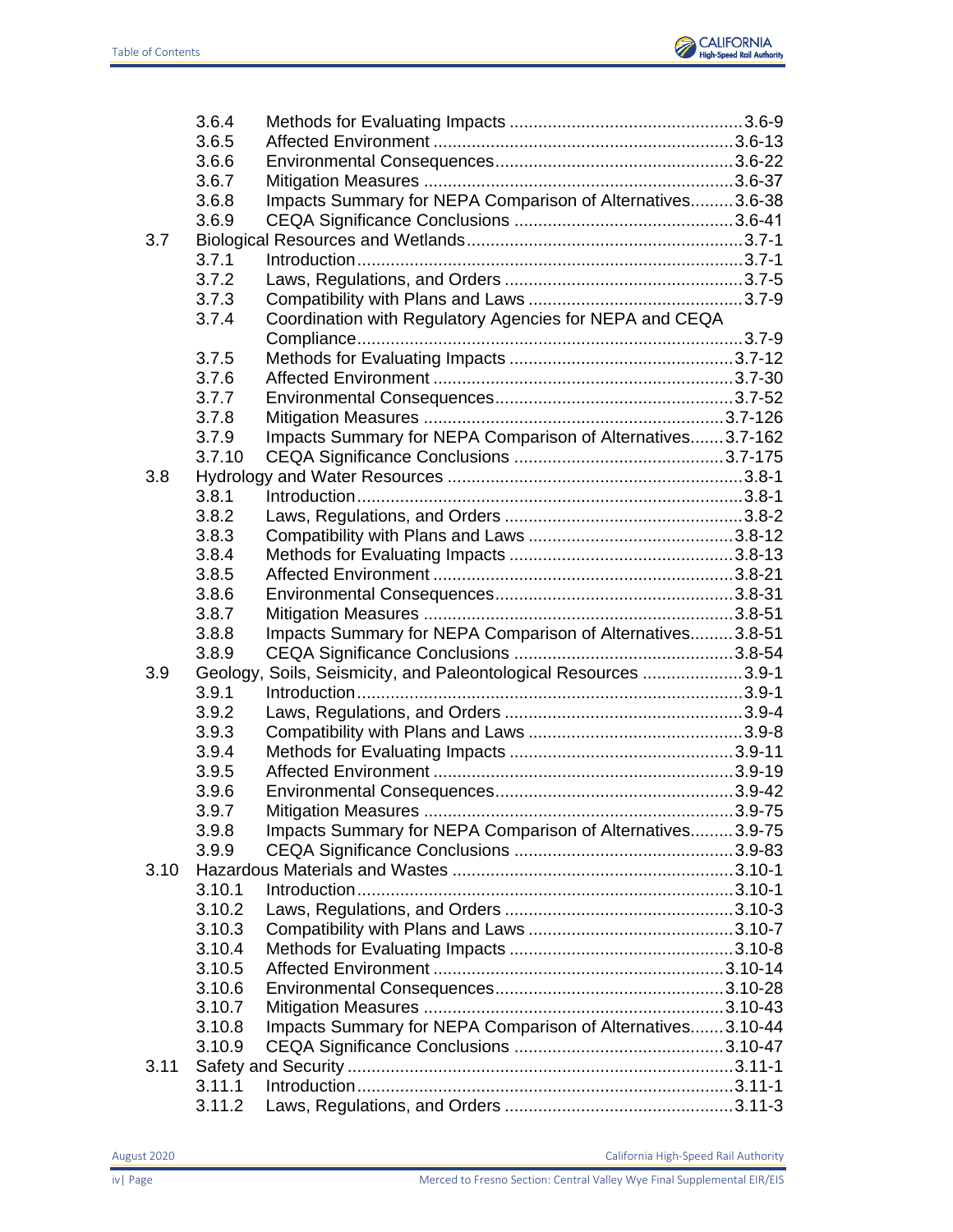

|      | 3.11.3 |                                                            |  |
|------|--------|------------------------------------------------------------|--|
|      | 3.11.4 |                                                            |  |
|      | 3.11.5 |                                                            |  |
|      | 3.11.6 |                                                            |  |
|      | 3.11.7 |                                                            |  |
|      | 3.11.8 | Impacts Summary for NEPA Comparison of Alternatives3.11-43 |  |
|      | 3.11.9 |                                                            |  |
| 3.12 |        |                                                            |  |
|      | 3.12.1 |                                                            |  |
|      | 3.12.2 |                                                            |  |
|      | 3.12.3 |                                                            |  |
|      | 3.12.4 |                                                            |  |
|      | 3.12.5 |                                                            |  |
|      | 3.12.6 |                                                            |  |
|      | 3.12.7 |                                                            |  |
|      | 3.12.8 | Impacts Summary for NEPA Comparison of Alternatives3.12-75 |  |
|      | 3.12.9 |                                                            |  |
| 3.13 |        |                                                            |  |
|      | 3.13.1 |                                                            |  |
|      | 3.13.2 |                                                            |  |
|      | 3.13.3 |                                                            |  |
|      | 3.13.4 |                                                            |  |
|      | 3.13.5 |                                                            |  |
|      | 3.13.6 |                                                            |  |
|      | 3.13.7 |                                                            |  |
|      | 3.13.8 | Impacts Summary for NEPA Comparison of Alternatives3.13-37 |  |
|      | 3.13.9 |                                                            |  |
| 3.14 |        |                                                            |  |
|      | 3.14.1 |                                                            |  |
|      | 3.14.2 |                                                            |  |
|      | 3.14.3 |                                                            |  |
|      | 3.14.4 |                                                            |  |
|      | 3.14.5 |                                                            |  |
|      | 3.14.6 |                                                            |  |
|      | 3.14.7 |                                                            |  |
|      | 3.14.8 | Impacts Summary for NEPA Comparison of Alternatives3.14-30 |  |
|      | 3.14.9 |                                                            |  |
| 3.15 |        |                                                            |  |
|      | 3.15.1 |                                                            |  |
|      | 3.15.2 |                                                            |  |
|      | 3.15.3 |                                                            |  |
|      | 3.15.4 |                                                            |  |
|      | 3.15.5 |                                                            |  |
|      | 3.15.6 |                                                            |  |
|      |        |                                                            |  |
|      | 3.15.7 |                                                            |  |
|      | 3.15.8 | Impacts Summary for NEPA Comparison of Alternatives3.15-33 |  |
|      | 3.15.9 |                                                            |  |
| 3.16 |        |                                                            |  |
|      | 3.16.1 |                                                            |  |
|      | 3.16.2 |                                                            |  |
|      | 3.16.3 |                                                            |  |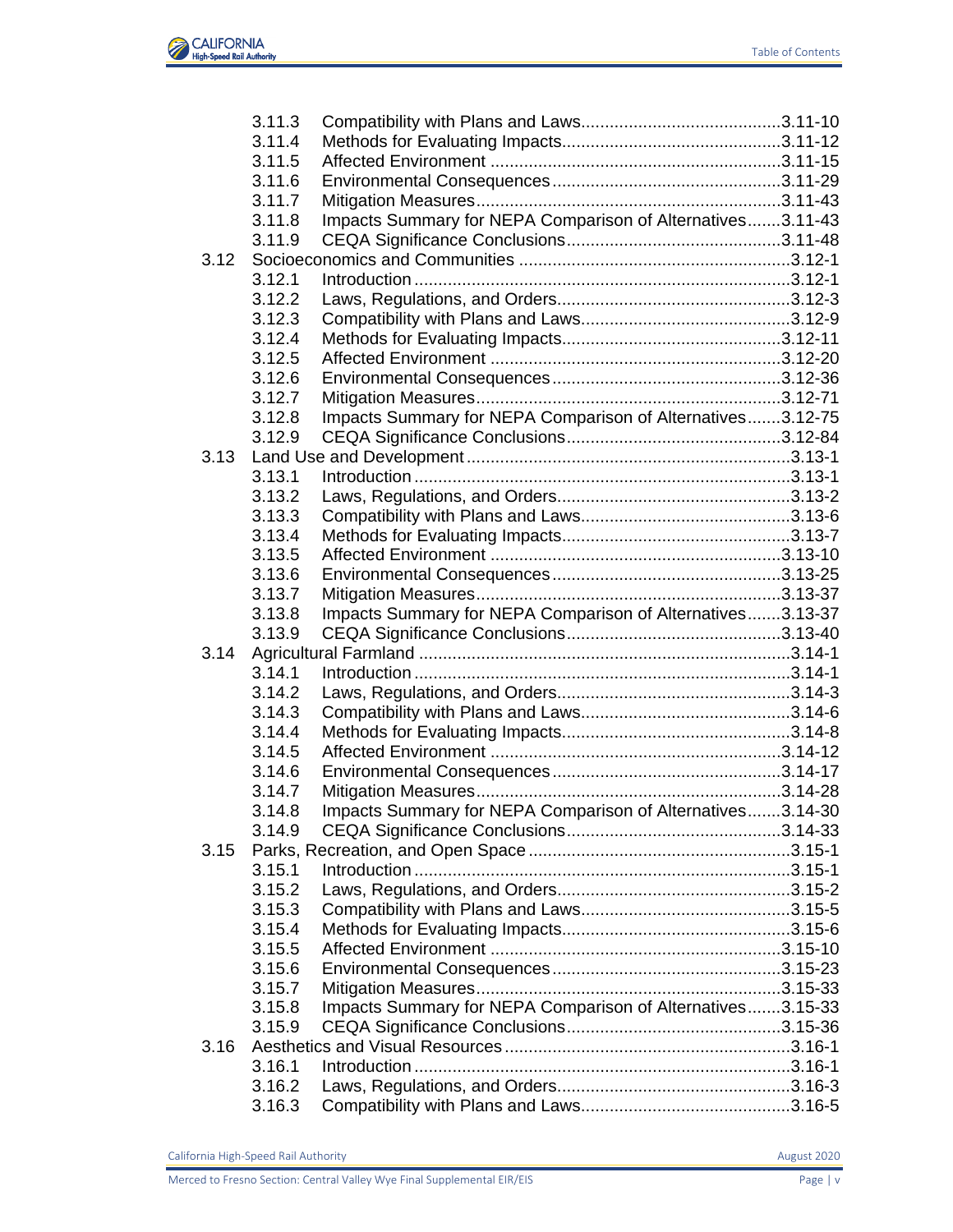

|   |      | 3.16.4  |                                                            |  |
|---|------|---------|------------------------------------------------------------|--|
|   |      | 3.16.5  |                                                            |  |
|   |      | 3.16.6  |                                                            |  |
|   |      | 3.16.7  |                                                            |  |
|   |      | 3.16.8  | Impacts Summary for NEPA Comparison of Alternatives3.16-54 |  |
|   |      | 3.16.9  |                                                            |  |
|   | 3.17 |         |                                                            |  |
|   |      | 3.17.1  |                                                            |  |
|   |      | 3.17.2  |                                                            |  |
|   |      | 3.17.3  |                                                            |  |
|   |      | 3.17.4  | Coordination of Section 106 with NEPA and CEQA             |  |
|   |      |         |                                                            |  |
|   |      | 3.17.5  |                                                            |  |
|   |      | 3.17.6  |                                                            |  |
|   |      | 3.17.7  |                                                            |  |
|   |      | 3.17.8  |                                                            |  |
|   |      | 3.17.9  | Impacts Summary for NEPA Comparison of Alternatives3.17-49 |  |
|   |      | 3.17.10 |                                                            |  |
|   | 3.18 |         |                                                            |  |
|   |      | 3.18.1  |                                                            |  |
|   |      | 3.18.2  |                                                            |  |
|   |      | 3.18.3  |                                                            |  |
|   |      | 3.18.4  |                                                            |  |
|   |      | 3.18.5  |                                                            |  |
|   |      | 3.18.6  |                                                            |  |
|   |      | 3.18.7  |                                                            |  |
|   |      | 3.18.8  | Impacts Summary for NEPA Comparison of Alternatives3.18-28 |  |
|   | 3.19 |         |                                                            |  |
|   |      | 3.19.1  |                                                            |  |
|   |      | 3.19.2  |                                                            |  |
|   |      | 3.19.3  |                                                            |  |
|   |      | 3.19.4  | Cumulative Projects and Growth Forecasts 3.19-3            |  |
|   |      | 3.19.5  | Organization of Cumulative Impacts Analysis 3.19-5         |  |
|   |      | 3.19.6  |                                                            |  |
| 4 |      |         | FINAL SECTION 4(F) AND SECTION 6(F) EVALUATIONS 4-1        |  |
|   | 4.1  |         |                                                            |  |
|   |      | 4.1.1   |                                                            |  |
|   |      | 4.1.2   |                                                            |  |
|   |      | 4.1.3   |                                                            |  |
|   |      | 4.1.4   |                                                            |  |
|   | 4.2  |         |                                                            |  |
|   | 4.3  |         |                                                            |  |
|   | 4.4  |         |                                                            |  |
|   |      | 4.4.1   |                                                            |  |
|   |      | 4.4.2   | SR 152 (North) to Road 13 Wye Alternative4-11              |  |
|   |      | 4.4.3   |                                                            |  |
|   |      | 4.4.4   |                                                            |  |
|   |      | 4.4.5   |                                                            |  |
|   | 4.5  |         |                                                            |  |
|   |      | 4.5.1   |                                                            |  |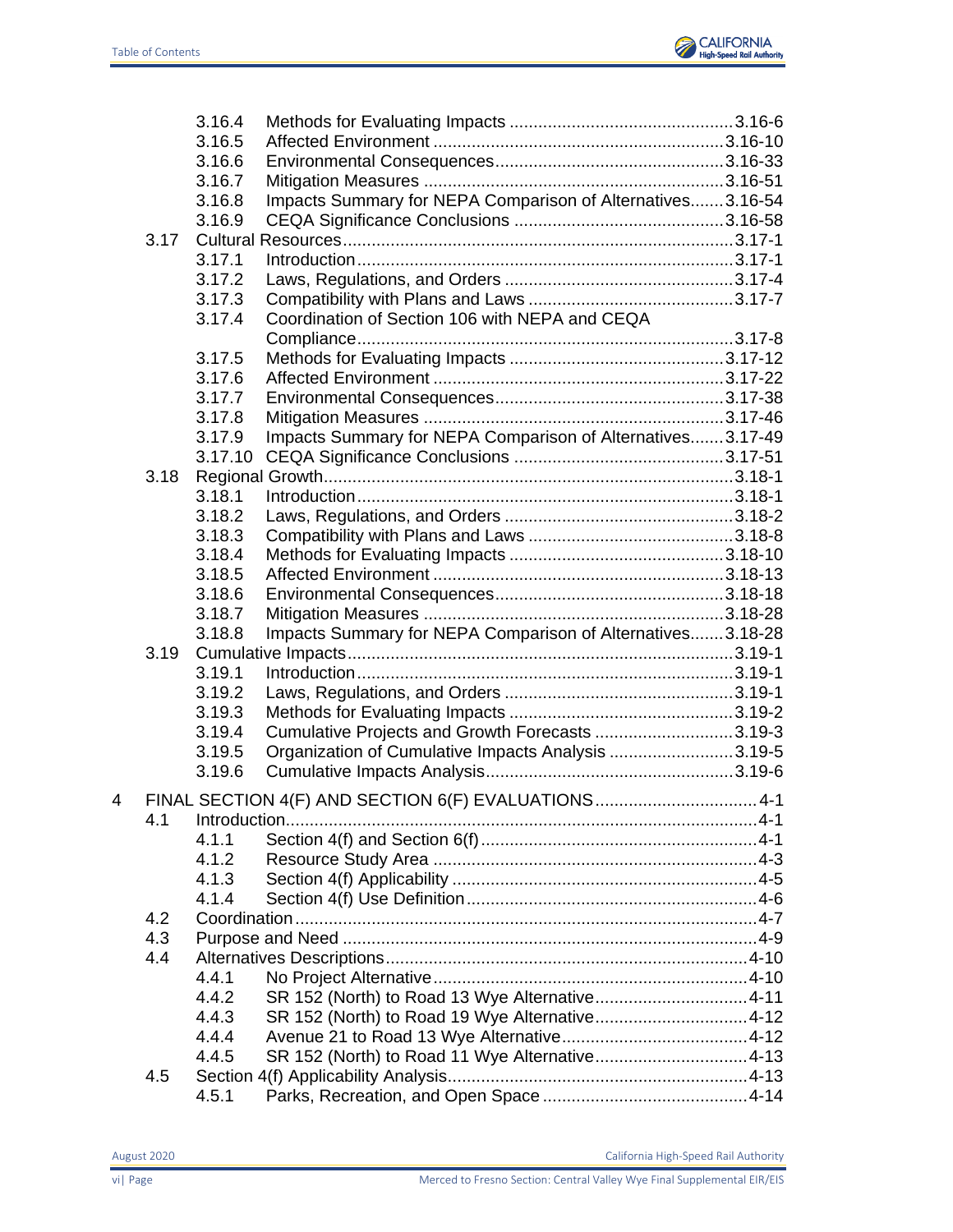|   |      | 4.5.2          |                                                                   |  |
|---|------|----------------|-------------------------------------------------------------------|--|
|   | 4.6  |                |                                                                   |  |
|   |      | 4.6.1          |                                                                   |  |
|   |      | 4.6.2          |                                                                   |  |
|   | 4.7  |                |                                                                   |  |
|   |      | 4.7.1          |                                                                   |  |
|   |      | 4.7.2          |                                                                   |  |
|   | 4.8  |                |                                                                   |  |
|   | 4.9  |                |                                                                   |  |
|   |      | 4.9.1          | Least Harm Analysis for the Central Valley Wye Alternatives  4-37 |  |
|   |      | 4.9.2          |                                                                   |  |
|   |      | 4.9.3          | Impacts on Environmental Resources Outside of Section 4(f)        |  |
|   | 4.10 |                |                                                                   |  |
|   | 4.11 |                |                                                                   |  |
|   |      |                |                                                                   |  |
| 5 |      |                |                                                                   |  |
|   | 5.1  |                |                                                                   |  |
|   |      | 5.1.1          |                                                                   |  |
|   | 5.2  |                |                                                                   |  |
|   |      | 5.2.1          |                                                                   |  |
|   |      | 5.2.2          |                                                                   |  |
|   |      | 5.2.3          |                                                                   |  |
|   | 5.3  |                |                                                                   |  |
|   |      | 5.3.1          | Definition of Reference Community and Resource Study              |  |
|   |      |                |                                                                   |  |
|   |      | 5.3.2<br>5.3.3 | Impact Avoidance and Minimization Features5-8                     |  |
|   | 5.4  |                |                                                                   |  |
|   |      | 5.4.1          |                                                                   |  |
|   |      | 5.4.2          |                                                                   |  |
|   |      | 5.4.3          |                                                                   |  |
|   |      | 5.4.4          |                                                                   |  |
|   | 5.5  |                | Environmental Justice Engagement and Documentation5-22            |  |
|   |      | 5.5.1          |                                                                   |  |
|   |      | 5.5.2          |                                                                   |  |
|   | 5.6  |                |                                                                   |  |
|   |      | 5.6.1          |                                                                   |  |
|   |      | 5.6.2          |                                                                   |  |
|   |      | 5.6.3          |                                                                   |  |
|   | 5.7  |                | Summary of Disproportionate Effects for NEPA Comparison of        |  |
|   |      |                |                                                                   |  |
|   | 5.8  |                |                                                                   |  |
| 6 |      |                |                                                                   |  |
|   | 6.1  |                |                                                                   |  |
|   | 6.2  |                |                                                                   |  |
|   |      | 6.2.1          |                                                                   |  |
|   |      | 6.2.2          |                                                                   |  |
|   | 6.3  |                |                                                                   |  |
|   |      | 6.3.1          |                                                                   |  |
|   |      | 6.3.2          |                                                                   |  |
|   |      |                |                                                                   |  |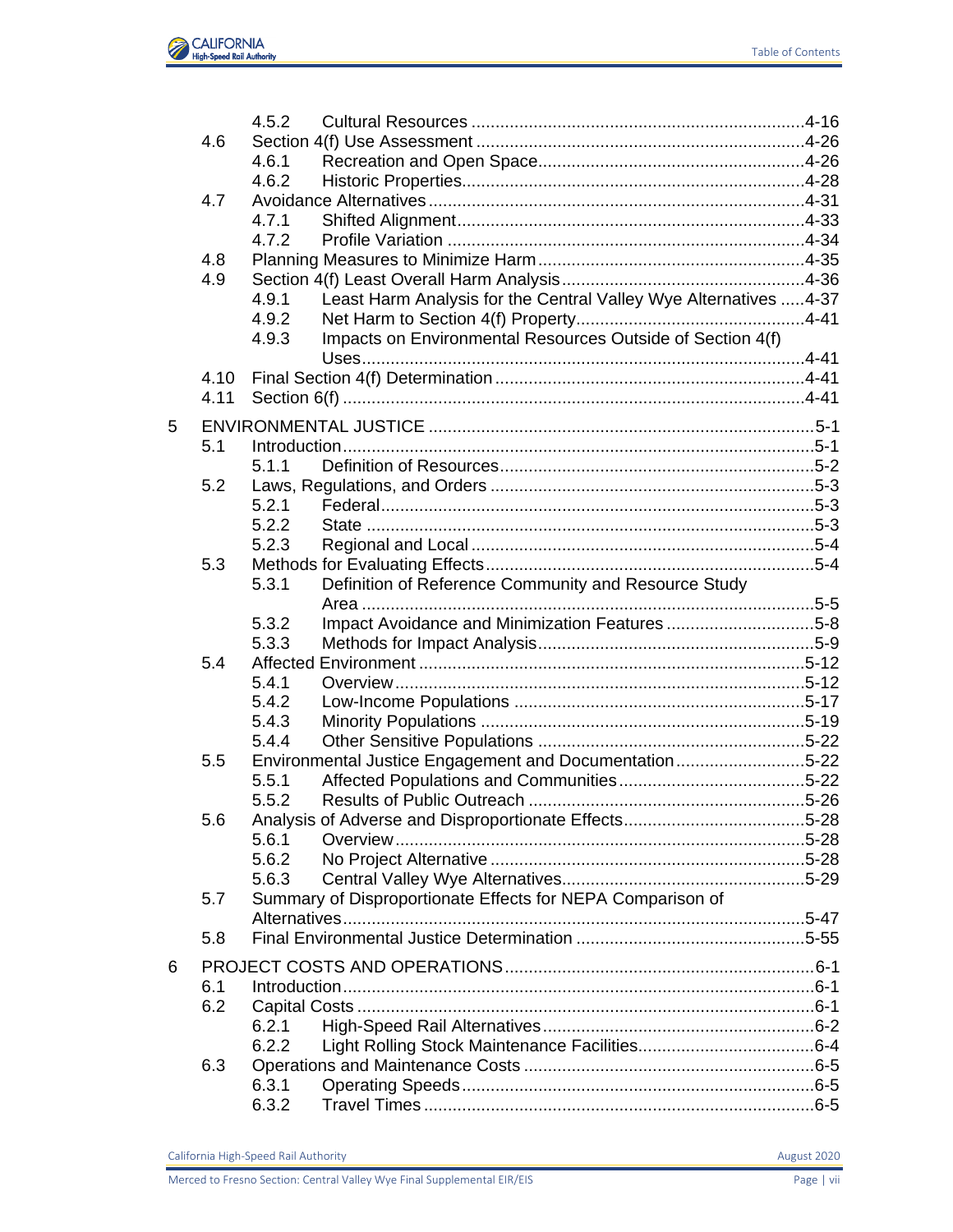

|    |      | 6.3.3  | Development of Operation and Maintenance Costs6-6                      |  |
|----|------|--------|------------------------------------------------------------------------|--|
| 7  |      |        |                                                                        |  |
|    | 7.1  |        | Unavoidable Adverse and Significant Unavoidable Impacts7-1             |  |
|    |      | 7.1.1  |                                                                        |  |
|    |      | 7.1.2  |                                                                        |  |
|    | 7.2  |        | Relationship between Short-Term Use of the Environment and the         |  |
|    |      |        |                                                                        |  |
|    | 7.3  |        | Significant Irreversible Environmental Changes and/or Irretrievable    |  |
|    |      |        |                                                                        |  |
| 8  |      |        |                                                                        |  |
|    | 8.1  |        |                                                                        |  |
|    | 8.2  |        |                                                                        |  |
|    | 8.3  |        |                                                                        |  |
|    | 8.4  |        | Factors Influencing the Identification of the Preferred Alternative8-6 |  |
|    |      | 8.4.1  | Key Transportation Planning Considerations 8-6                         |  |
|    |      | 8.4.2  |                                                                        |  |
|    |      | 8.4.3  | Stakeholder Feedback During Alternatives Development                   |  |
|    |      |        |                                                                        |  |
|    |      | 8.4.4  |                                                                        |  |
|    | 8.5  |        |                                                                        |  |
|    | 8.6  |        |                                                                        |  |
|    | 8.7  |        |                                                                        |  |
|    | 8.8  |        | Least Environmentally Damaging Practicable Alternative8-21             |  |
| 9  |      |        |                                                                        |  |
|    | 9.1  |        |                                                                        |  |
|    | 9.2  |        | Outreach during the Alternatives Development and Analysis Process 9-2  |  |
|    |      | 9.2.1  | Public Information Meetings and Materials during the                   |  |
|    |      |        | Alternatives Development and Analysis Process  9-2                     |  |
|    |      | 9.2.2  | Farm Bureau Working Group Meetings during the                          |  |
|    |      |        |                                                                        |  |
|    |      | 9.2.3  | Environmental Resource Agency Meetings during the                      |  |
|    |      |        |                                                                        |  |
|    | 9.3  |        | Outreach during Development of Draft Supplemental EIR/EIS9-4           |  |
|    |      | 9.3.1  |                                                                        |  |
|    |      | 9.3.2  |                                                                        |  |
|    |      | 9.3.3  |                                                                        |  |
|    | 9.4  |        | Notification and Circulation of Draft Supplemental EIR/EIS9-5          |  |
| 10 |      |        |                                                                        |  |
|    | 10.1 |        |                                                                        |  |
|    | 10.2 |        |                                                                        |  |
|    | 10.3 |        |                                                                        |  |
|    | 10.4 |        |                                                                        |  |
|    |      | 10.4.1 |                                                                        |  |
|    |      | 10.4.2 |                                                                        |  |
|    |      | 10.4.3 |                                                                        |  |
|    |      | 10.4.4 |                                                                        |  |
|    |      | 10.4.5 |                                                                        |  |
|    | 10.5 |        |                                                                        |  |
|    | 10.6 |        |                                                                        |  |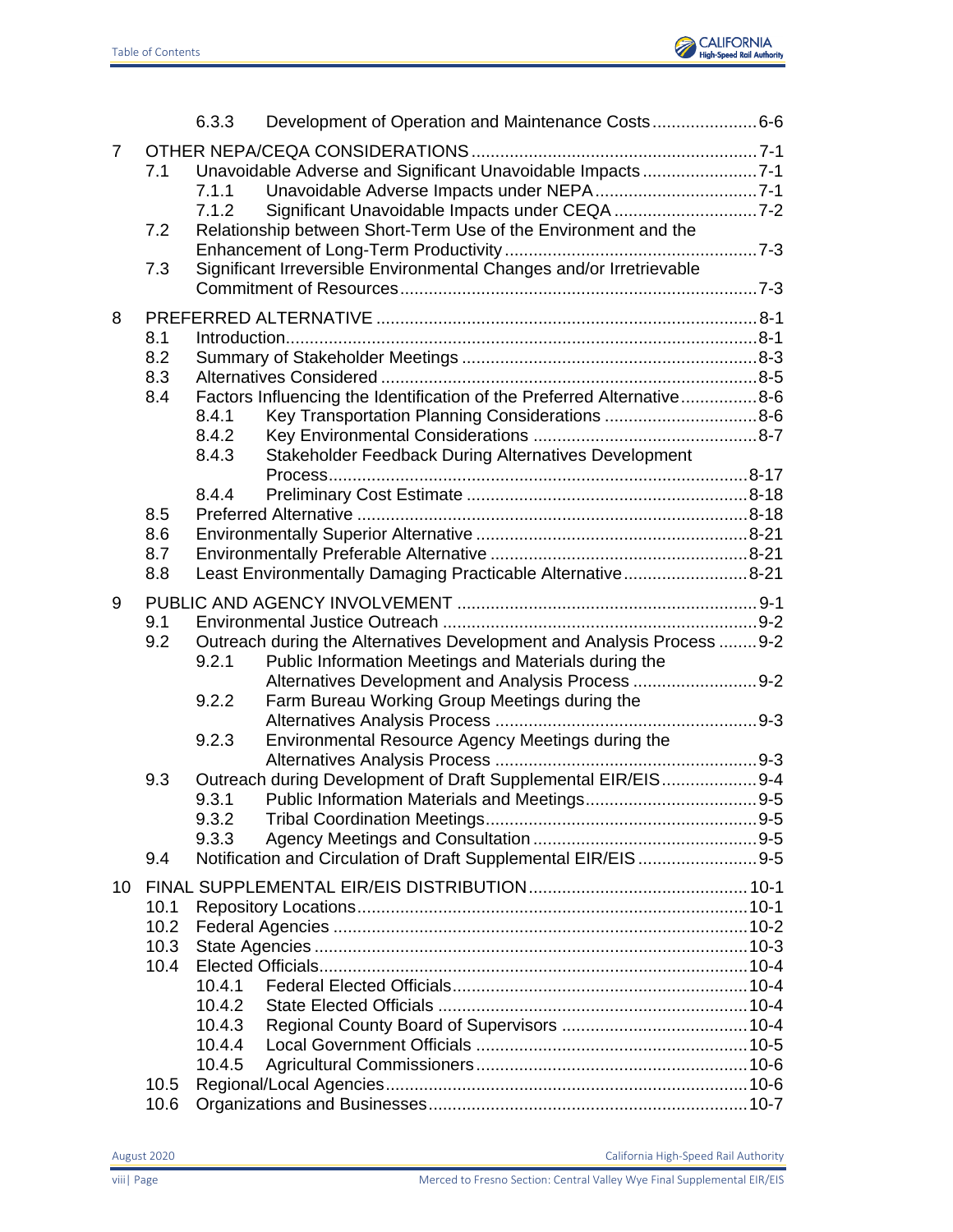

| 12 REFERENCES/SOURCES USED IN DOCUMENT PREPARATION 12-1 |  |
|---------------------------------------------------------|--|
|                                                         |  |
|                                                         |  |
|                                                         |  |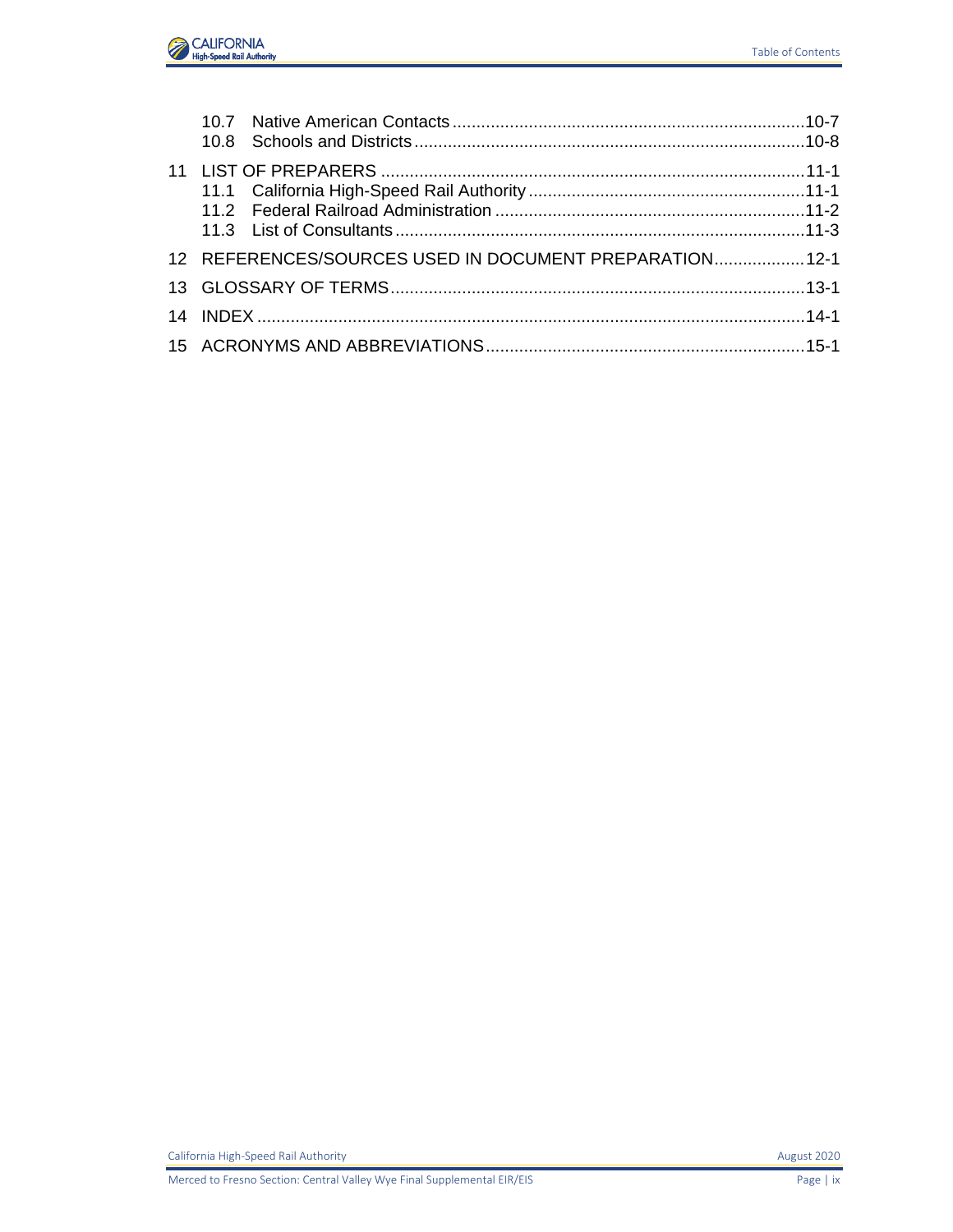

## <span id="page-9-0"></span>**Tables**

| Table S-1         |                                                                                                                     |  |
|-------------------|---------------------------------------------------------------------------------------------------------------------|--|
| Table S-2         | Comparison of Construction Impacts by AlternativeS-27                                                               |  |
| Table S-3         | Comparison of Operations Impacts by Alternative S-43                                                                |  |
| Table S-4         | CEQA Summary of Resources with Significant Impacts and                                                              |  |
| Table S-5         |                                                                                                                     |  |
| Table S-6         | Central Valley Wye Alternatives Milestone ScheduleS-55                                                              |  |
| Table 1-1         | Population Growth in California, the San Joaquin Valley, and                                                        |  |
| Table 1-2         | Unemployment and Income in California, the San Joaquin                                                              |  |
| Table 1-3         | Annual Interregional and Intraregional Travel Patterns for 2010                                                     |  |
| Table 1-4         | Current and Projected Vehicle Miles Traveled in Merced and                                                          |  |
| Table 1-5         | Commercial Air Traffic and Central Valley Airports  1-16                                                            |  |
| Table 1-6         | Estimated Total Travel Times (Door-to-Door in Hours and<br>Minutes) between City Pairs by Auto, Air, and Rail (Peak |  |
| Table 2-1         | Regional Projected and Induced Population and Employment  2-15                                                      |  |
| Table 2-2         | Planned Residential Development Projects within the Vicinity                                                        |  |
| Table 2-3         | Planned Highway Improvements in Merced and Madera                                                                   |  |
| Table 2-4         |                                                                                                                     |  |
| Table 2-5         | Programmed Improvements in 2013 California State Rail Plan  2-21                                                    |  |
| Table 2-6         | San Joaquin Joint Powers Authority 2015 Business Plan                                                               |  |
| Table 2-7         | Design Features of the Central Valley Wye Alternatives2-42                                                          |  |
| Table 2-8         | Anticipated Travel Times for the Central Valley Wye                                                                 |  |
| Table 2-9         | Proposed Changes to California Department of Transportation                                                         |  |
| <b>Table 2-10</b> | Proposed Freight or Passenger Railroad Modifications                                                                |  |
| Table 2-11        |                                                                                                                     |  |
| Table 2-12        | Anticipated Environmental Reviews, Permits, and Approvals 2-59                                                      |  |
| Table 3.2-1       |                                                                                                                     |  |
| Table 3.2-2       |                                                                                                                     |  |
| Table 3.2-3       |                                                                                                                     |  |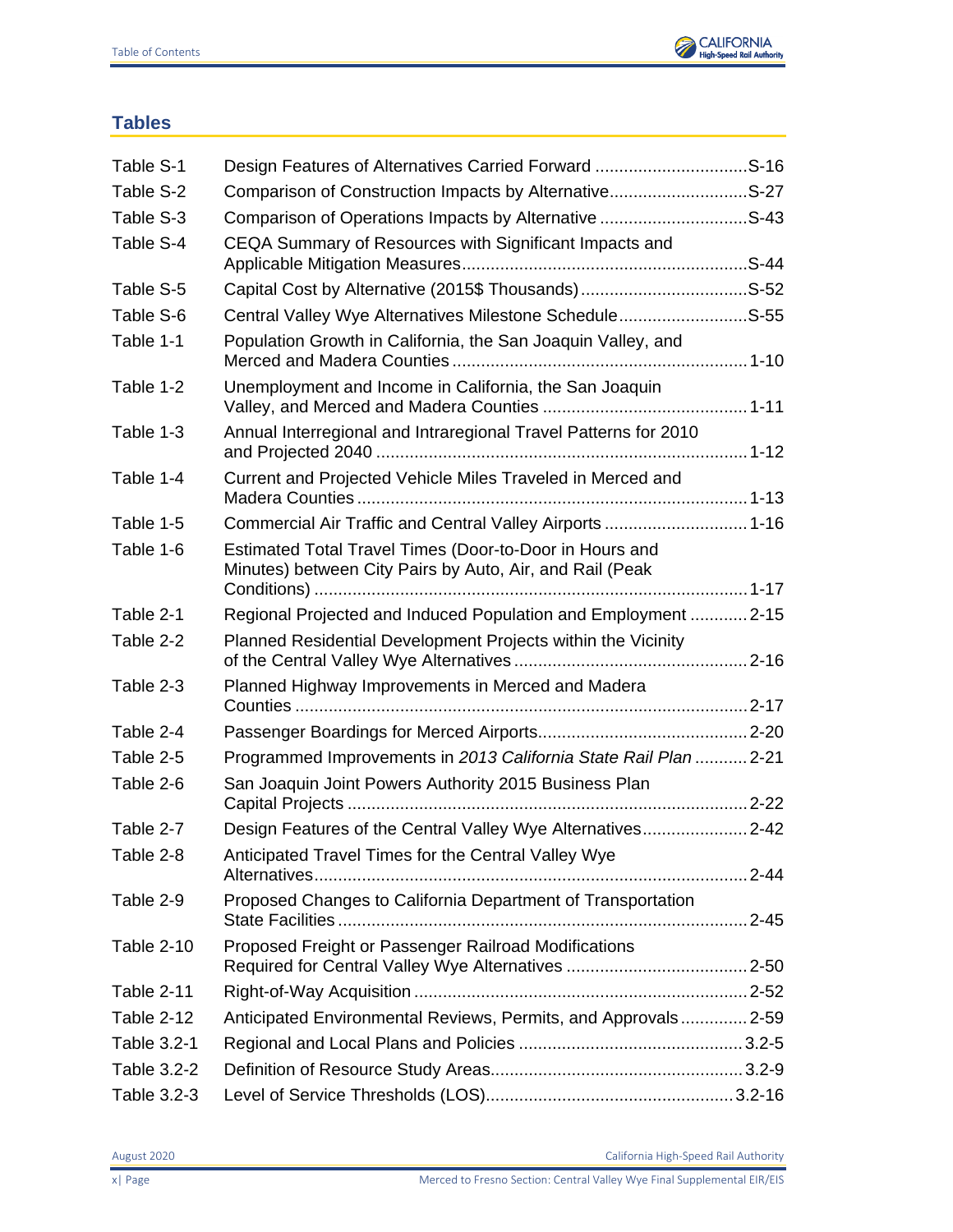

| Table 3.2-4  |                                                                                                                         |             |
|--------------|-------------------------------------------------------------------------------------------------------------------------|-------------|
| Table 3.2-5  | Existing (2015) Roadway Operations along SR 152 (North) to                                                              | $.3.2 - 22$ |
| Table 3.2-6  | Existing (2015) Roadway Operations along SR 152 (North) to                                                              |             |
| Table 3.2-7  | Existing (2015) Roadway Operations along Avenue 21 to                                                                   |             |
| Table 3.2-8  | Existing (2015) Roadway Operations along SR 152 (North) to                                                              |             |
| Table 3.2-9  | Educational Facilities with School Bus Transportation within                                                            | $.3.2 - 29$ |
| Table 3.2-10 | Central Valley Wye Alternatives Temporary Road Closures                                                                 |             |
| Table 3.2-11 | Existing (2015) plus Project Peak-Hour Roadway Operations<br>along the SR 152 (North) to Road 13 Wye Alternative3.2-55  |             |
| Table 3.2-12 | Existing (2015) plus Project Peak-Hour Roadway Operations<br>along the SR 152 (North) to Road 19 Wye Alternative3.2-58  |             |
| Table 3.2-13 | Existing (2015) plus Project Peak-Hour Roadway Operations<br>along the Avenue 21 to Road 13 Wye Alternative3.2-61       |             |
| Table 3.2-14 | Existing (2015) plus Project Peak-Hour Roadway Operations<br>along the SR 152 (North) to Road 11 Wye Alternative 3.2-64 |             |
| Table 3.2-15 | Comparison of Central Valley Wye Alternative Impacts 3.2-66                                                             |             |
| Table 3.2-16 | CEQA Significance Conclusions for Transportation for the                                                                |             |
| Table 3.3-1  | State and Federal Ambient Air Quality Standards3.3-6                                                                    |             |
| Table 3.3-2  |                                                                                                                         |             |
| Table 3.3-3  |                                                                                                                         |             |
| Table 3.3-4  | San Joaquin Valley Air Pollution Control District CEQA<br>Construction and Operational Regional Thresholds of           |             |
| Table 3.3-5  | Sensitive Receptors within 1,000 Feet from the Footprint of the                                                         |             |
| Table 3.3-6  | Ambient Criteria Pollutant Concentrations at Air Quality<br>Monitoring Stations Closest to the Central Valley Wye       |             |
| Table 3.3-7  | Ambient Criteria Pollutant Concentrations at Air Quality<br>Monitoring Stations Closest to the Central Valley Wye       |             |
| Table 3.3-8  | Federal and State Attainment Status for the SJVAB 3.3-48                                                                |             |
| Table 3.3-9  | Planning Documents Relevant to the Air Quality Resource                                                                 |             |
| Table 3.3-10 | No Project Alternative Estimated Statewide Emissions without<br>the Central Valley Wye Alternatives: Medium Ridership   |             |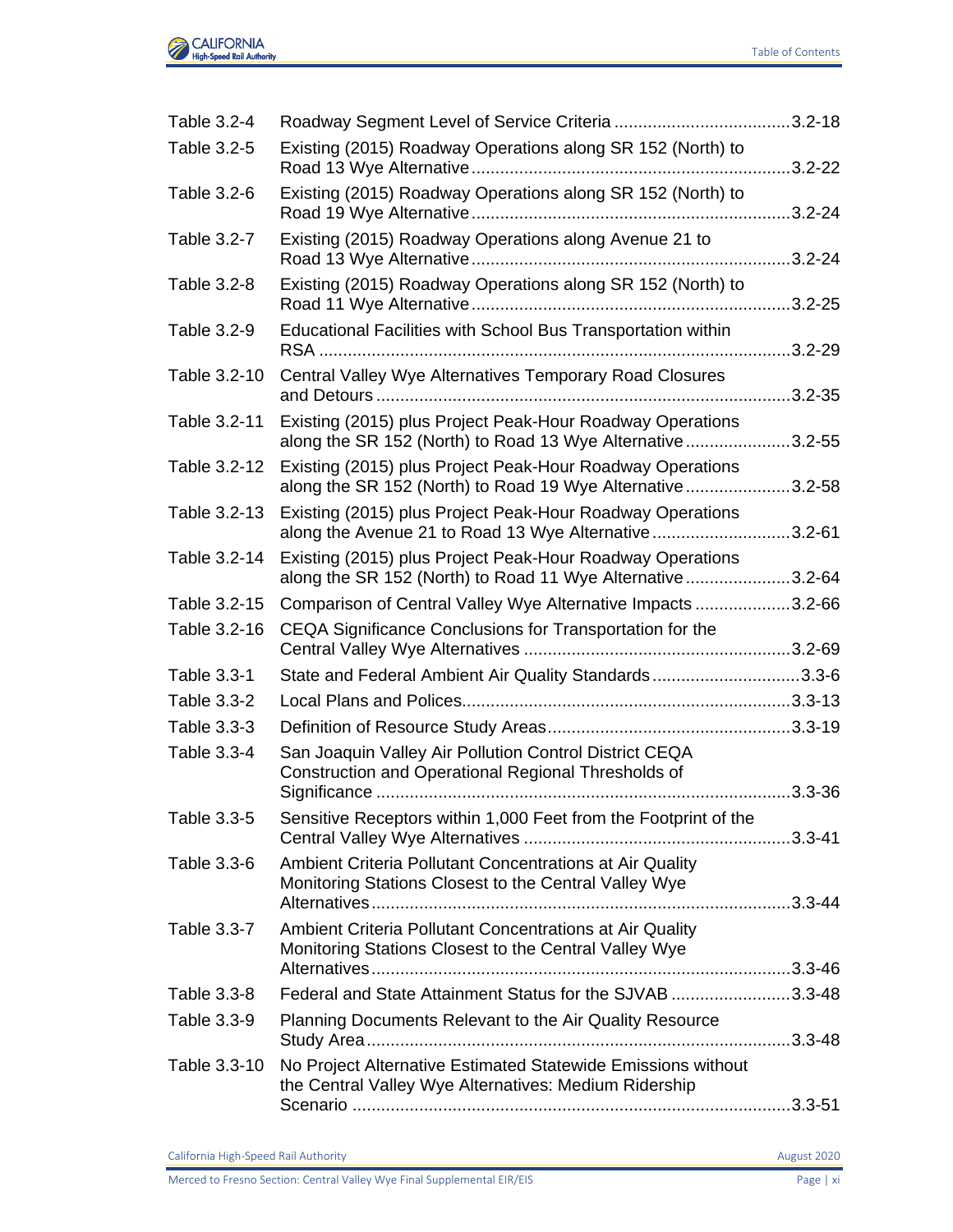

| Table 3.3-11 | No Project Alternative Estimated Statewide Emissions without<br>the Central Valley Wye Altenatives: High Ridership Scenario 3.3-52                                                |  |
|--------------|-----------------------------------------------------------------------------------------------------------------------------------------------------------------------------------|--|
| Table 3.3-12 | No Project Alternative Statewide GHG Emissions without the<br>Central Valley Wye Alternatives under the Medium and High                                                           |  |
| Table 3.3-13 | SR 152 (North) to Road 13 Wye Alternative Total Emissions<br>and Summary of San Joaquin Valley Air Pollution Control<br>District and General Conformity Threshold Exceedances for |  |
| Table 3.3-14 | SR 152 (North) to Road 19 Wye Alternative Total Emissions<br>and Summary of San Joaquin Valley Air Pollution Control<br>District and General Conformity Threshold Exceedances for |  |
| Table 3.3-15 | Avenue 21 to Road 13 Wye Alternative Total Emissions and<br>Summary of San Joaquin Valley Air Pollution Control District<br>and General Conformity Threshold Exceedances for      |  |
| Table 3.3-16 | SR 152 (North) to Road 11 Wye Alternative Total Emissions<br>and Summary of San Joaquin Valley Air Pollution Control<br>District and General Conformity Threshold Exceedances for |  |
| Table 3.3-17 | Central Valley Wye Alternatives Greenhouse Gas Construction                                                                                                                       |  |
| Table 3.3-18 | <b>Estimated Central Valley Wye Alternative Demolition</b>                                                                                                                        |  |
| Table 3.3-19 | Summary of Estimated Regional Emissions Changes (Project<br>vs. No Project 2015 Existing and 2040 Future Conditions) 3.3-73                                                       |  |
| Table 3.3-20 | On-Road Vehicle VMT for the No Project Alternative and the<br>Central Valley Wye Alternatives (under the Medium and High                                                          |  |
| Table 3.3-21 | On-Road Vehicle Emission Changes from Operation of the<br>Central Valley Wye Alternatives vs. No Project (under the                                                               |  |
| Table 3.3-22 | Power Plant Emission Changes from Operation of the Central<br>Valley Wye Alternatives <sup>1</sup> vs. No Project (under the Medium                                               |  |
| Table 3.3-23 | Aircraft Flights for Operation of the Central Valley Wye<br>Alternatives and the No Project Alternative (under the Medium                                                         |  |
| Table 3.3-24 | Aircraft Emission Changes from Operation of the Central<br>Valley Wye Alternatives vs. No Project (under the Medium and                                                           |  |
| Table 3.3-25 | Annual Estimated Statewide Greenhouse Gas Emission<br>Changes from the Central Valley Wye Alternatives under the                                                                  |  |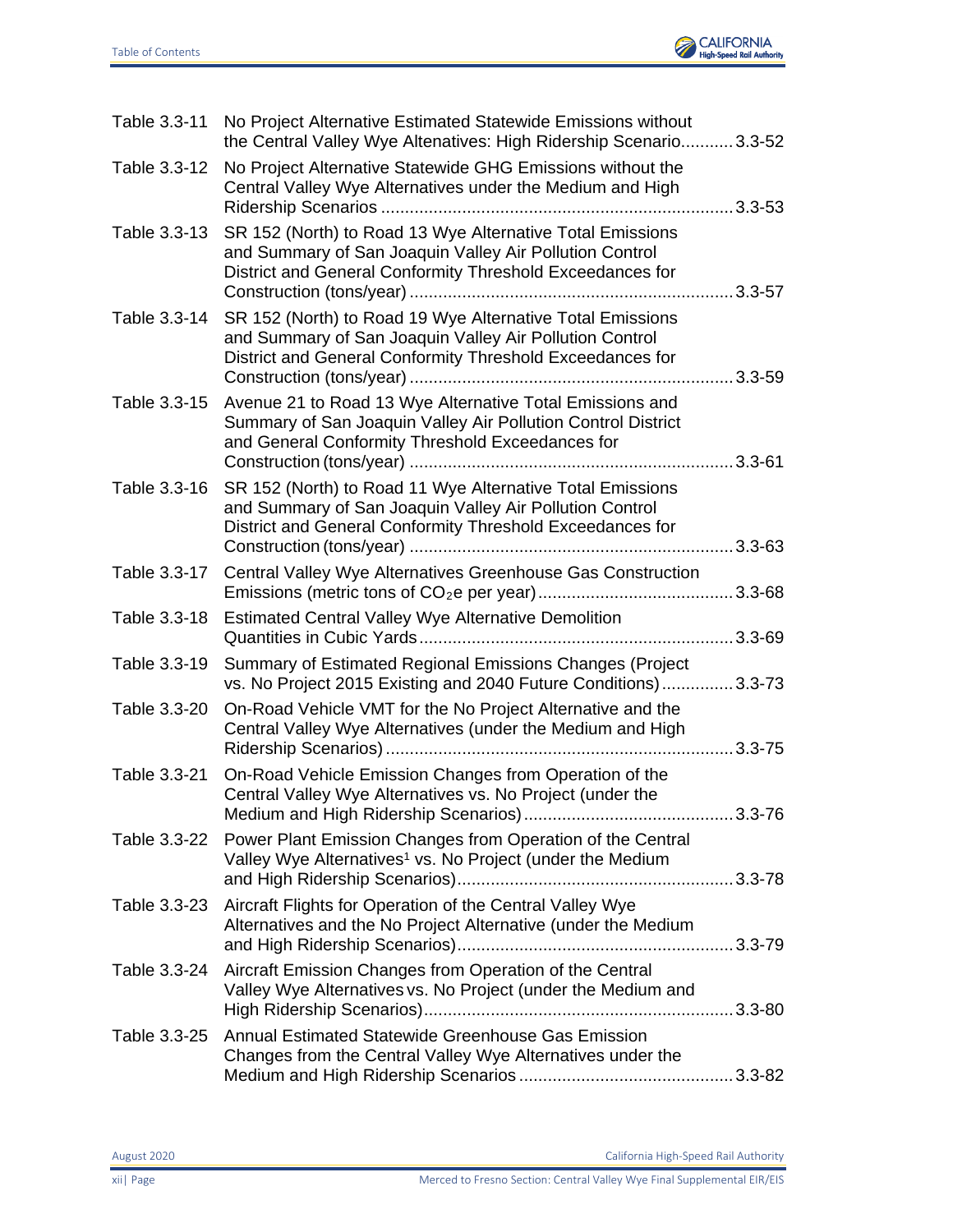

|              | Table 3.3-26 Summary of Regional Annual Greenhouse Gas Emissions<br>Changes from Operation of the Central Valley Wye<br>Alternatives under the Medium and High Ridership Scenarios 3.3-83 |  |
|--------------|-------------------------------------------------------------------------------------------------------------------------------------------------------------------------------------------|--|
| Table 3.3-27 | On-Road Vehicles Greenhouse Gas Emission Changes from<br>Operation of the Central Valley Wye Alternatives under the                                                                       |  |
| Table 3.3-28 | Power Plant Greenhouse Gas Emission Changes from<br>Operation of the Central Valley Wye Alternatives under the                                                                            |  |
| Table 3.3-29 | Aircraft Greenhouse Gas Emission Changes of the Central<br>Valley Wye Alternatives under the Medium and High Ridership                                                                    |  |
| Table 3.3-30 | Mitigation Program for Air Quality and Global Climate Change,                                                                                                                             |  |
| Table 3.3-31 | Comparison of Central Valley Wye Alternative Impacts3.3-93                                                                                                                                |  |
| Table 3.3-32 | CEQA Significance Conclusions for Air Quality and Global<br>Climate Change for the Central Valley Wye Alternatives 3.3-96                                                                 |  |
| Table 3.4-1  |                                                                                                                                                                                           |  |
| Table 3.4-2  | Definition of Resource Study Area for Noise and Vibration3.4-10                                                                                                                           |  |
| Table 3.4-3  | <b>Federal Railroad Administration Recommended Screening</b>                                                                                                                              |  |
| Table 3.4-4  | <b>Federal Railroad Administration Recommended Screening</b><br>Distances for Evaluation of Vibration Impacts 3.4-11                                                                      |  |
| Table 3.4-5  | <b>Federal Railroad Administration Construction Noise</b>                                                                                                                                 |  |
| Table 3.4-6  |                                                                                                                                                                                           |  |
| Table 3.4-7  | Federal Railroad Administration Ground-Borne Vibration and                                                                                                                                |  |
| Table 3.4-8  | Federal Highway Administration Traffic Noise Abatement                                                                                                                                    |  |
| Table 3.4-9  | Federal Railroad Administration Noise-Sensitive Land Uses3.4-17                                                                                                                           |  |
|              | Table 3.4-10 Interim Criteria for High-Speed Train Noise Impacts on Wildlife                                                                                                              |  |
| Table 3.4-11 | Distance from Construction Activities at which Noise Levels<br>Would Exceed Federal Railroad Administration Noise Level                                                                   |  |
| Table 3.4-12 | Construction Noise Impacts on Sensitive Receptors3.4-26                                                                                                                                   |  |
| Table 3.4-13 | <b>Construction Equipment Vibration Impact Distances for</b><br>Buildings for the Central Valley Wye Alternatives3.4-28                                                                   |  |
| Table 3.4-14 | Summary of Operational Noise Impacts for the Central Valley                                                                                                                               |  |
| Table 3.4-15 | Screening Distances for Noise Impacts on Wildlife and<br>Domestic Animals for the Central Valley Wye Alternatives 3.4-34                                                                  |  |
| Table 3.4-16 | Comparison of Central Valley Wye Alternative Impacts 3.4-41                                                                                                                               |  |
|              |                                                                                                                                                                                           |  |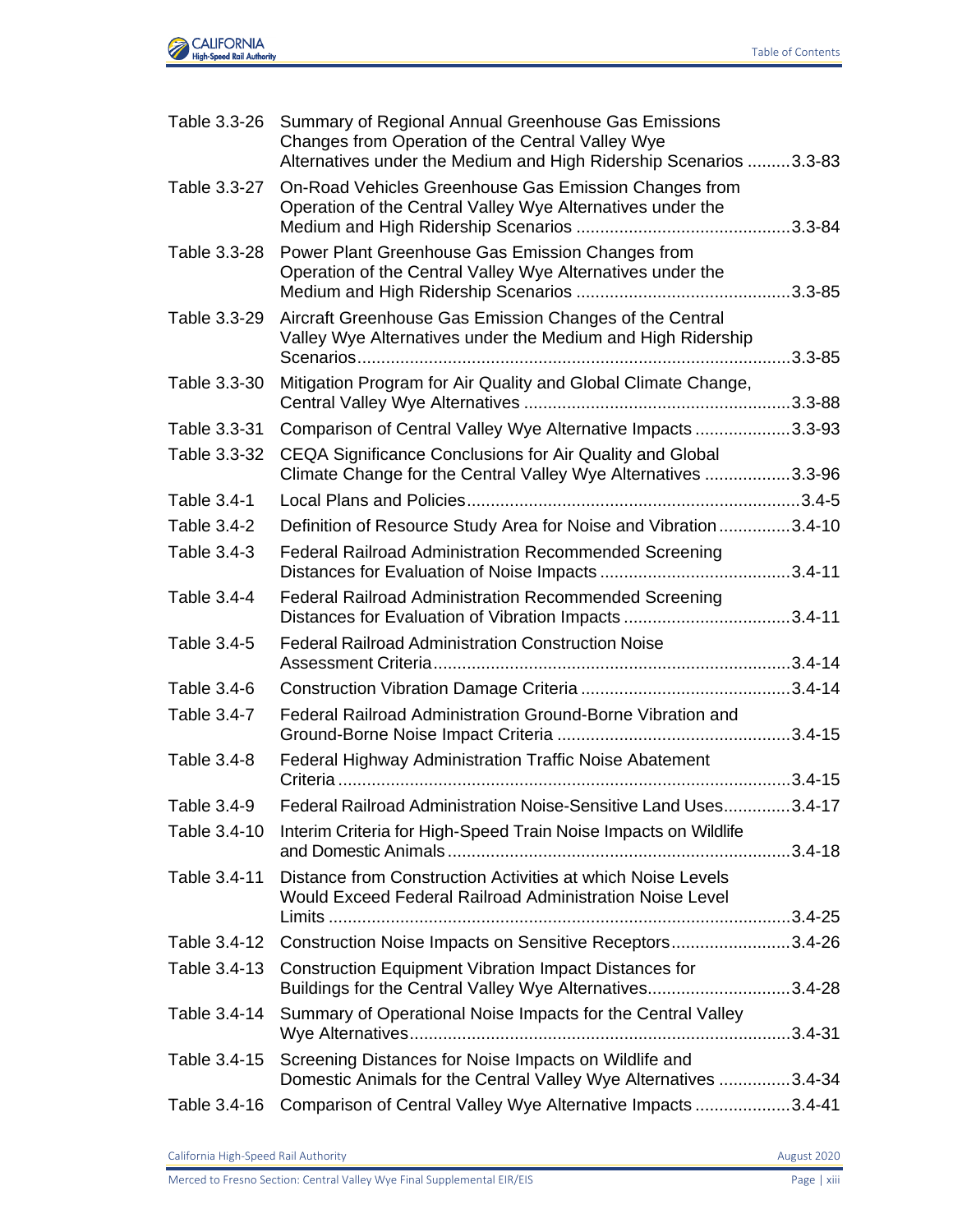

| Table 3.4-17 | CEQA Significance Conclusions for Noise and Vibration for the                                                                       |  |
|--------------|-------------------------------------------------------------------------------------------------------------------------------------|--|
| Table 3.4-18 | Summary of Severe Rail Noise Impacts for the Central Valley                                                                         |  |
| Table 3.5-1  | Relationship between Typical Frequencies and Their                                                                                  |  |
| Table 3.5-2  |                                                                                                                                     |  |
| Table 3.5-3  | Typical EMF Levels for Transmission/Power Lines3.5-5                                                                                |  |
| Table 3.5-4  | Radio Frequency Emissions Safety Levels Expressed as                                                                                |  |
| Table 3.5-5  |                                                                                                                                     |  |
| Table 3.5-6  | Summary Comparison of Measured and Calculated 60-Hertz<br>Magnetic Fields for Central Valley Wye Alternatives3.5-17                 |  |
| Table 3.5-7  | Comparison of Central Valley Wye Alternative Impacts 3.5-27                                                                         |  |
| Table 3.5-8  | CEQA Significance Conclusions for Electromagnetic Fields<br>and Electromagnetic Interference for the                                |  |
|              |                                                                                                                                     |  |
| Table 3.6-1  | Local Plans and Policies for Public Utilities and Energy3.6-5                                                                       |  |
| Table 3.6-2  | Public Utilities and Energy Resource Study Area Definitions 3.6-10                                                                  |  |
| Table 3.6-3  | Summary of Utility and Energy Providers within the Resource                                                                         |  |
| Table 3.6-4  |                                                                                                                                     |  |
| Table 3.6-5  | Electricity Consumption in Merced and Madera Counties in                                                                            |  |
| Table 3.6-6  | Fuel Sources for Electric Power in California in 2014  3.6-19                                                                       |  |
| Table 3.6-7  |                                                                                                                                     |  |
| Table 3.6-8  | Construction Water Use by Wye Alternative and Activity3.6-28                                                                        |  |
| Table 3.6-9  | Solid and Hazardous Waste Estimates by Alternative  3.6-30                                                                          |  |
| Table 3.6-10 | Construction Energy Consumption Assumptions for the                                                                                 |  |
| Table 3.6-11 | 2040 Estimated Change in Energy Consumption Caused by<br>the Central Valley Wye Alternatives (medium ridership to high              |  |
| Table 3.6-12 | Comparison of Central Valley Wye Alternative Impacts 3.6-38                                                                         |  |
| Table 3.6-13 | CEQA Significance Conclusions for Public Utilities and Energy                                                                       |  |
|              |                                                                                                                                     |  |
| Table 3.7-1  |                                                                                                                                     |  |
| Table 3.7-2  |                                                                                                                                     |  |
| Table 3.7-3  | Wildlife Habitat Types, Land Uses, and Typical Vegetation in<br>the Habitat Study Area of All Central Valley Wye Alternatives3.7-18 |  |
| Table 3.7-4  | Standard Terms Used for Wetland Condition Assessment of                                                                             |  |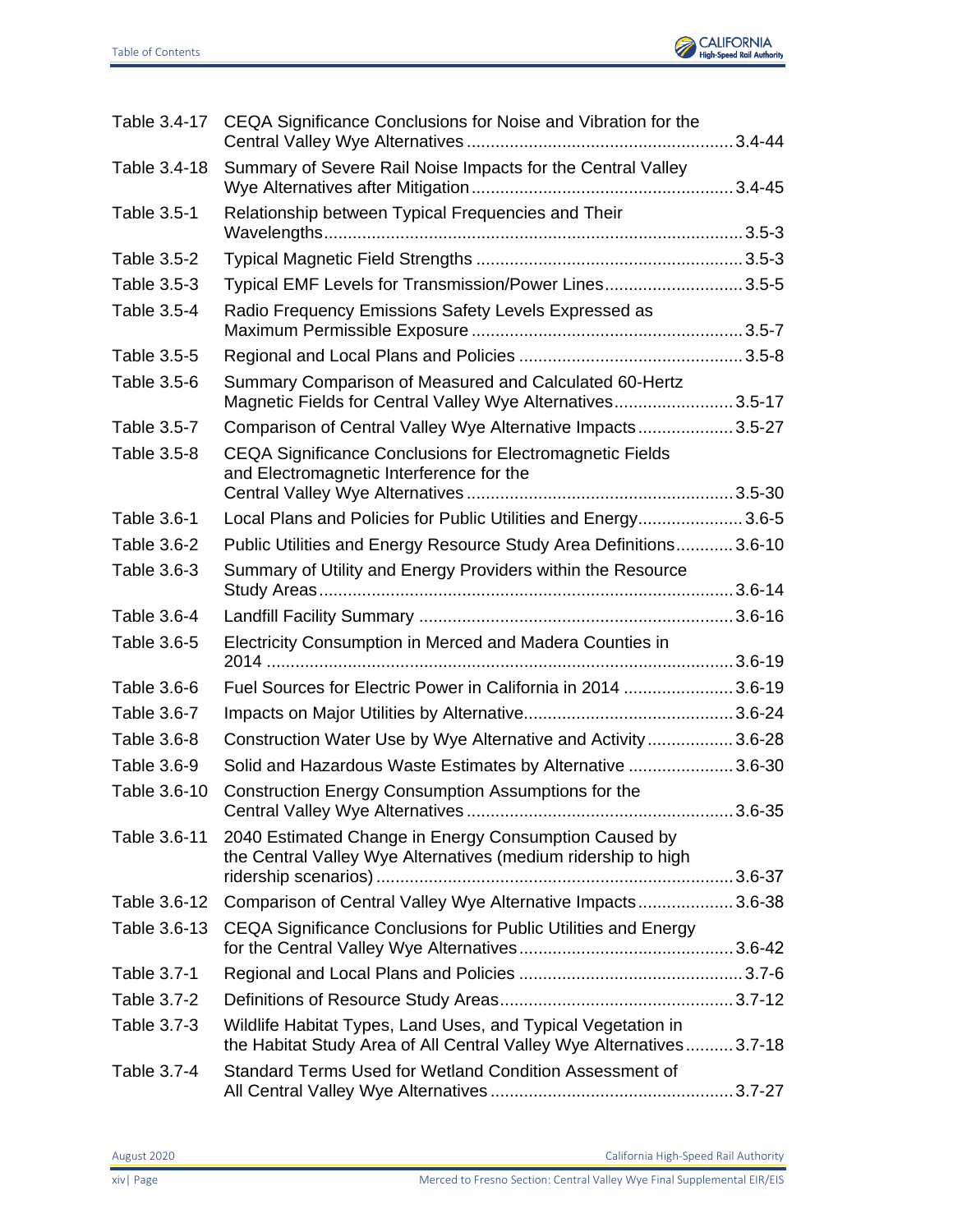

| Table 3.7-5  | Land Cover Types in the Habitat Study Area by Central Valley                                                                       |  |
|--------------|------------------------------------------------------------------------------------------------------------------------------------|--|
| Table 3.7-6  | Special-Status Plant Species with Moderate to High Potential<br>to Occur in the Special-Status Plant Study Area of All Central     |  |
| Table 3.7-7  | Special-Status Wildlife Species with Moderate to High<br>Potential to Occur in the Habitat Study Area of All Central               |  |
| Table 3.7-8  | Special-Status Plant Communities Occurring in the Special-<br>Status Plant Study Area of all Central Valley Wye Alternatives3.7-43 |  |
| Table 3.7-9  | Jurisdictional Aquatic Resources within the Wetland Study<br>Area by Central Valley Wye Alternative (acres)3.7-45                  |  |
| Table 3.7-10 | Critical Habitat in Core Habitat Study Area by Central Valley                                                                      |  |
| Table 3.7-11 | Wildlife Movement Corridors Crossed by the Central Valley                                                                          |  |
| Table 3.7-12 | Direct Impacts on Special-Status Plant Species Habitat by                                                                          |  |
| Table 3.7-13 | Direct Impacts on Special-Status Wildlife Species Habitat by                                                                       |  |
| Table 3.7-14 | Direct Impacts on Special-Status Plant Communities by                                                                              |  |
| Table 3.7-15 | Direct Impacts on Wetlands and Other Waters by Central                                                                             |  |
| Table 3.7-16 | Direct Impacts on Streams, Rivers, and Lakes (Including<br>Riparian Areas) by Central Valley Wye Alternative (acres) 3.7-100       |  |
| Table 3.7-17 | Potential Nonbiological Impacts of Off-Site Mitigation Activities3.7-136                                                           |  |
| Table 3.7-18 | Comparison of Central Valley Wye Alternatives Impacts 3.7-163                                                                      |  |
| Table 3.7-19 | CEQA Significance Conclusions for Biological Resources and<br>Wetlands for the Central Valley Wye Alternatives 3.7-175             |  |
| Table 3.8-1  |                                                                                                                                    |  |
| Table 3.8-2  |                                                                                                                                    |  |
| Table 3.8-3  | Waterbodies Crossed by the Central Valley Wye Alternatives 3.8-23                                                                  |  |
| Table 3.8-4  | Beneficial Uses and 303(d) Listed Pollutants within the                                                                            |  |
| Table 3.8-5  | Groundwater Subbasins within the Resource Study Area3.8-27                                                                         |  |
| Table 3.8-6  | Depth to Groundwater in the Vicinity of the Central Valley Wye                                                                     |  |
| Table 3.8-7  | Flood Zone Designations in the Floodplain Resource Study                                                                           |  |
| Table 3.8-8  | Flow Data for Streams in Flood-Prone Areas (Zone A) 3.8-29                                                                         |  |
| Table 3.8-9  | Floodplains and Floodways Crossed by the Central Valley                                                                            |  |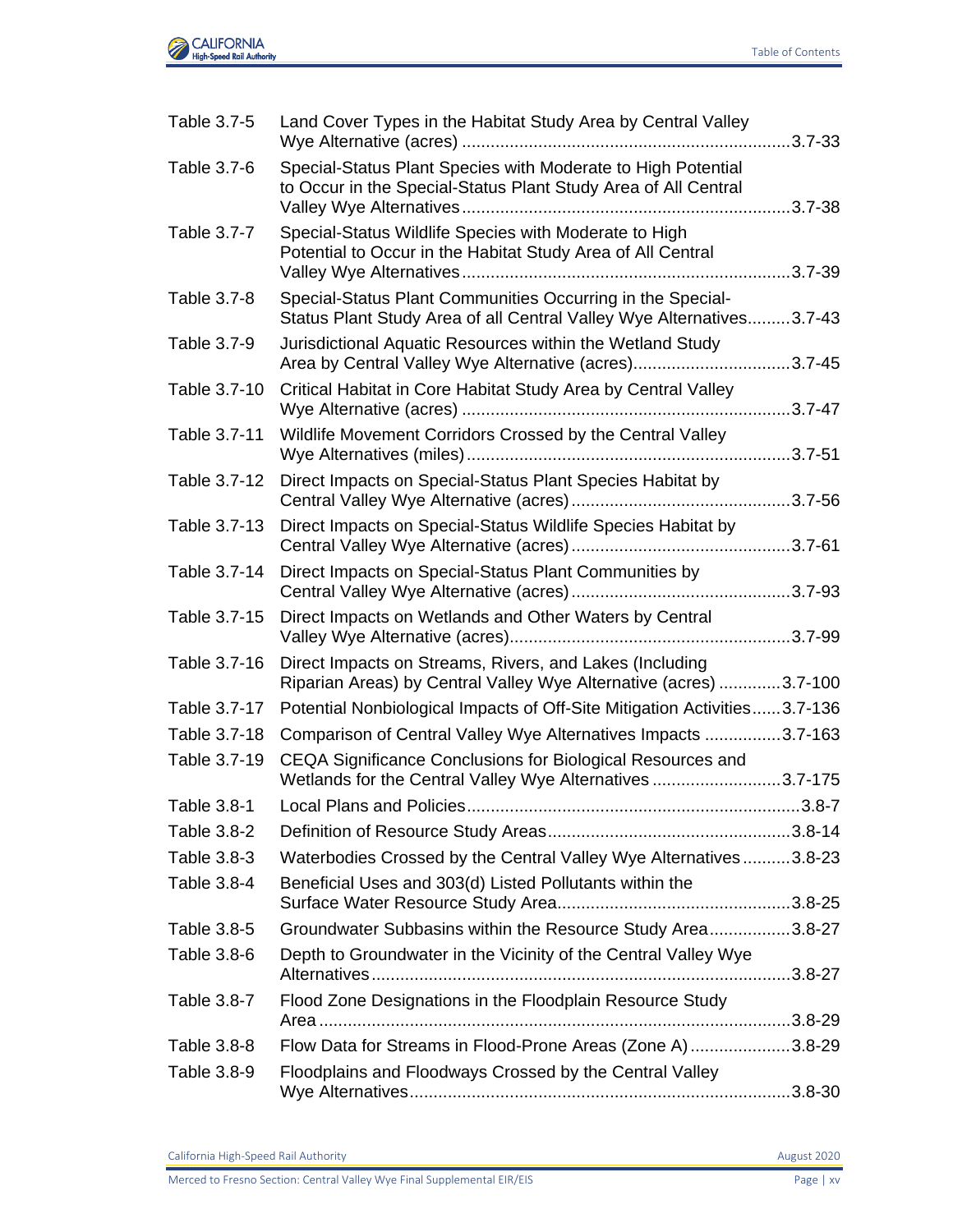

| Table 3.8-10       | Acres of Land Disturbed during Construction by Central Valley                                                             |  |
|--------------------|---------------------------------------------------------------------------------------------------------------------------|--|
| Table 3.8-11       | Types of Crossings Installed during Construction by Central                                                               |  |
| Table 3.8-12       | Area of Project Footprint in the Special Flood-Hazard Area<br>(100-Year Federal Emergency Management Area Flood           |  |
| Table 3.8-13       | Comparison of Central Valley Wye Alternative Impacts 3.8-52                                                               |  |
| Table 3.8-14       | CEQA Significance Conclusions for Hydrology and Water<br>Resources for the Central Valley Wye Alternatives3.8-55          |  |
| Table 3.9-1        |                                                                                                                           |  |
| <b>Table 3.9-2</b> |                                                                                                                           |  |
| Table 3.9-3        | Definition of Resource Study Areas for Geology, Soils, and                                                                |  |
| Table 3.9-4        | Definition of Resource Study Area for Paleontological                                                                     |  |
| Table 3.9-5        | Paleontological Potential/Sensitivity Categories Used in This                                                             |  |
| Table 3.9-6        | Summary of Mapped Surficial Geologic Units near the Central                                                               |  |
| Table 3.9-7        | Depth to Groundwater near the Central Valley Wye                                                                          |  |
| Table 3.9-8        |                                                                                                                           |  |
| Table 3.9-9        | Active Faults within 65 Miles of the Central Valley Wye                                                                   |  |
| Table 3.9-10       | Gas and Oil Wells in the Resource Hazards Resource Study                                                                  |  |
| Table 3.9-11       | Affected Geologic Units - Central Valley Wye Alternatives 3.9-36                                                          |  |
| Table 3.9-12       | Area of Impact by Alternative, Soils with High Susceptibility to                                                          |  |
| Table 3.9-13       | Area of Impact by Alternative, Soils with Moderate and High                                                               |  |
| Table 3.9-14       | Area of Impact by Alternative, Corrosive Soils (acres)3.9-51                                                              |  |
| Table 3.9-15       | Areas of Moderate or Highly Difficult Excavation by Alternative                                                           |  |
| Table 3.9-16       |                                                                                                                           |  |
| Table 3.9-17       | Comparison of Central Valley Wye Alternative Impacts 3.9-76                                                               |  |
| Table 3.9-18       | Comparison of Surface Disturbance within Paleontologically                                                                |  |
|                    |                                                                                                                           |  |
| Table 3.9-19       | CEQA Significance Conclusions for Geology, Soils, Seismicity,<br>and Paleontological Resources for the Central Valley Wye |  |
|                    |                                                                                                                           |  |
| Table 3.10-1       |                                                                                                                           |  |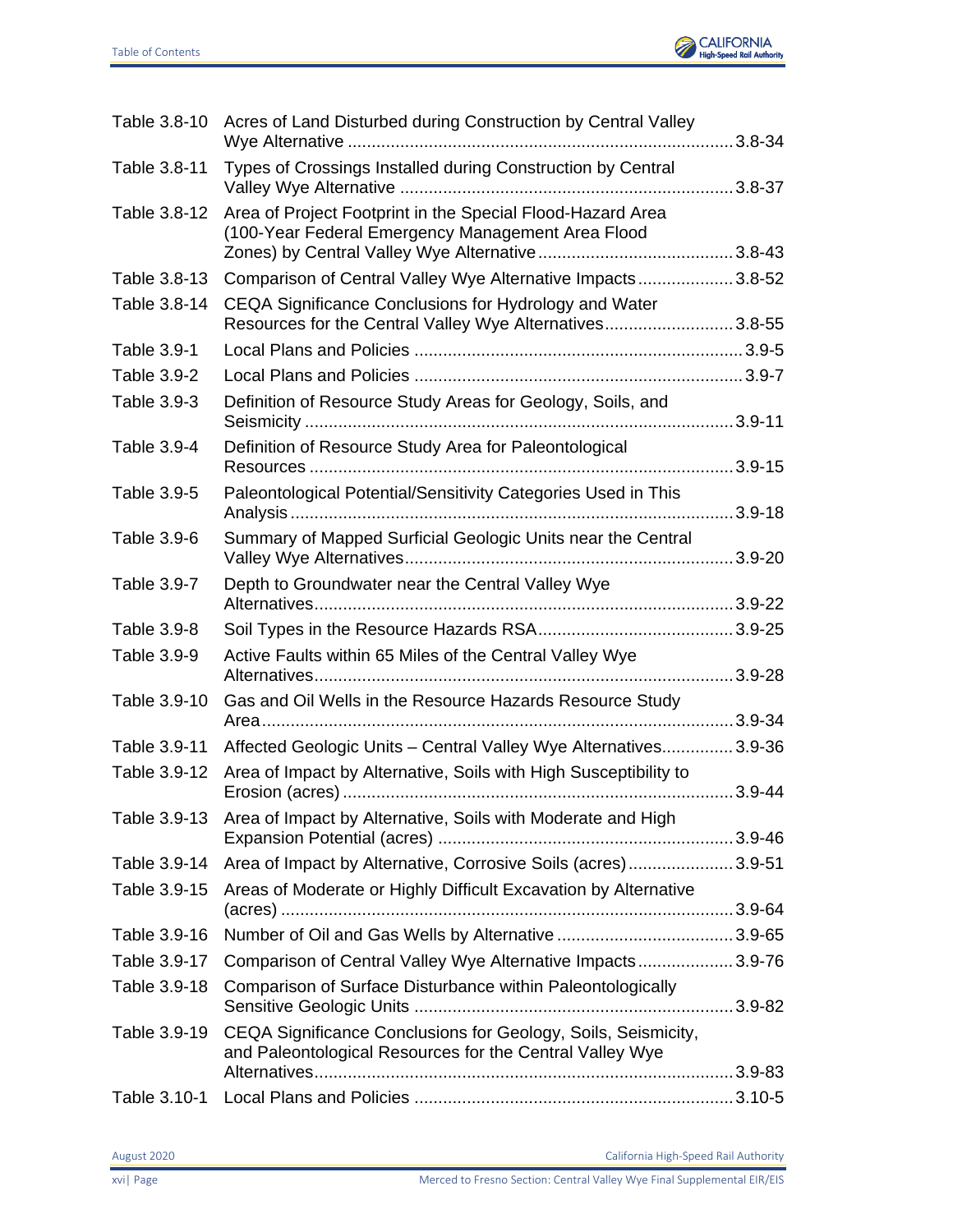

|              | Table 3.10-2 Hazardous Materials and Wastes Resource Study Area                                                                   |  |
|--------------|-----------------------------------------------------------------------------------------------------------------------------------|--|
| Table 3.10-3 | Educational Facilities within 0.25 Mile of the Central Valley                                                                     |  |
| Table 3.10-4 | Sites of Potential Environmental Concern within the PEC Sites                                                                     |  |
| Table 3.10-5 | Maximum Amount of Agricultural Land Permanently Converted                                                                         |  |
| Table 3.10-6 |                                                                                                                                   |  |
| Table 3.10-7 | Comparison of the Central Valley Wye Alternatives Impacts                                                                         |  |
| Table 3.10-8 | Comparison of the Central Valley Wye Alternatives Impacts<br>from Construction on or near Schools and Recreational Areas3.10-38   |  |
| Table 3.10-9 | Comparison of Central Valley Wye Alternative Impacts<br>Associated with Risks during Construction on or near Landfills            |  |
|              | Table 3.10-10 Comparison of Central Valley Wye Alternative Impacts 3.10-45                                                        |  |
|              | Table 3.10-11 CEQA Significance Conclusions for Hazardous Materials and<br>Wastes for the Central Valley Wye Alternatives 3.10-48 |  |
| Table 3.11-1 |                                                                                                                                   |  |
| Table 3.11-2 | Definitions of Safety and Security Facility Resource Study                                                                        |  |
| Table 3.11-3 |                                                                                                                                   |  |
| Table 3.11-4 | Airports and Airstrips within 2 Miles of the Central Valley Wye                                                                   |  |
| Table 3.11-5 | Educational Facilities within 0.25 Mile of the Central Valley                                                                     |  |
| Table 3.11-6 | High-Risk Facilities within Safety and Security RSA of the                                                                        |  |
| Table 3.11-7 | Comparison of Central Valley Wye Alternative Impacts 3.11-44                                                                      |  |
| Table 3.11-8 | CEQA Significance Conclusions for Safety and Security for the                                                                     |  |
| Table 3.12-1 |                                                                                                                                   |  |
| Table 3.12-2 |                                                                                                                                   |  |
| Table 3.12-3 |                                                                                                                                   |  |
| Table 3.12-4 |                                                                                                                                   |  |
| Table 3.12-5 | Housing Characteristics in 2014 (Estimated)3.12-26                                                                                |  |
| Table 3.12-6 |                                                                                                                                   |  |
| Table 3.12-7 | Acreage Under Williamson Act and FSZ Contracts in Merced                                                                          |  |
| Table 3.12-8 | Analysis of General Fund Revenues for Fiscal Year 2012/20133.12-32                                                                |  |
| Table 3.12-9 | Cities and Communities within the Central Valley Wye<br>Alternatives' Communities Resource Study Areas 3.12-33                    |  |
|              |                                                                                                                                   |  |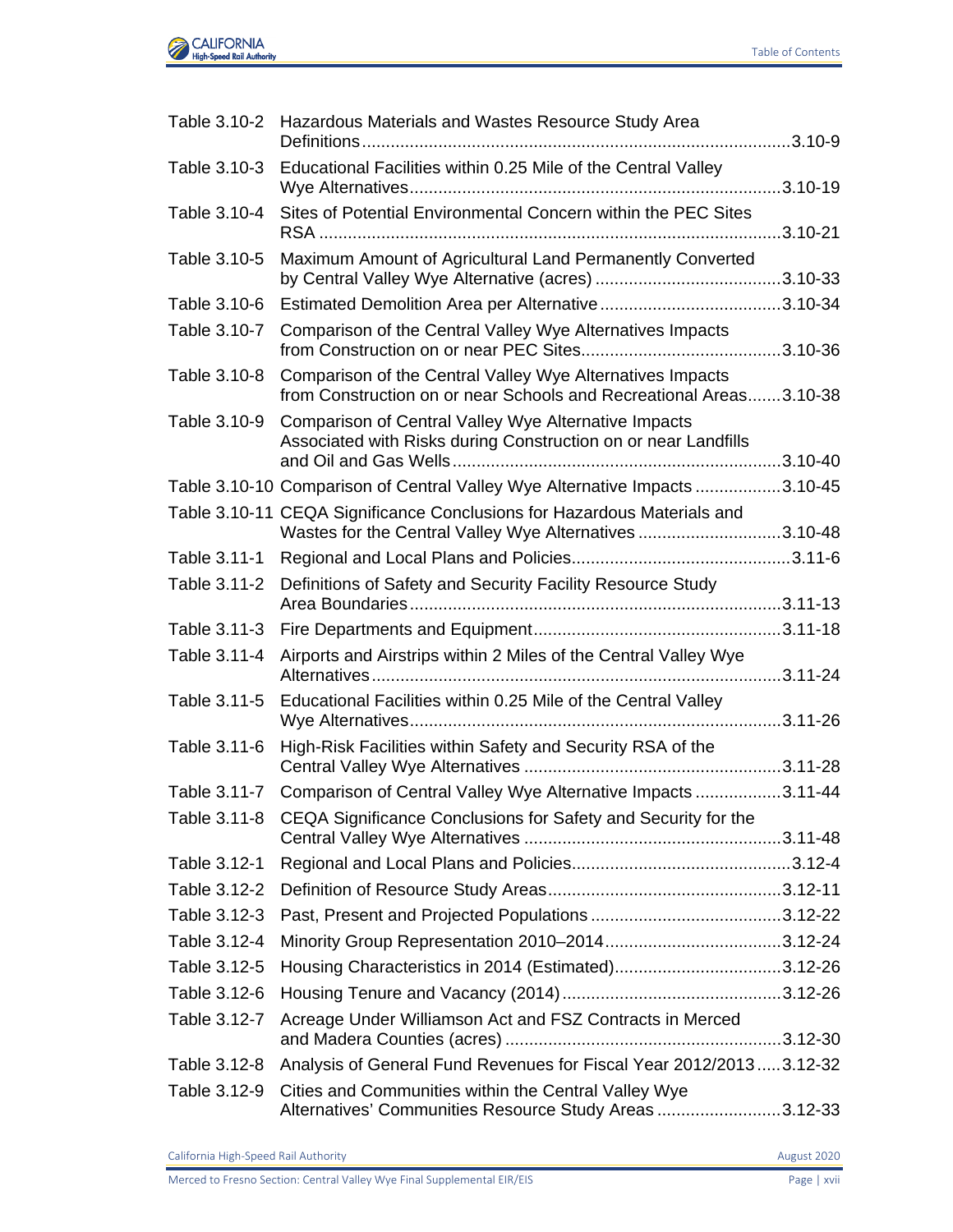

|              | Table 3.12-10 Estimated Number of Residential Displacements by Alternative 3.12-46                                                |  |
|--------------|-----------------------------------------------------------------------------------------------------------------------------------|--|
|              | Table 3.12-11 Gap Analysis of Residential Developments by Alternative3.12-48                                                      |  |
|              | Table 3.12-12 Estimated Number of Displaced Commercial and Industrial                                                             |  |
|              |                                                                                                                                   |  |
|              | Table 3.12-13 Estimated Agricultural Impacts by Alternative 3.12-51                                                               |  |
|              | Table 3.12-14 Estimated Reduction in Property Tax Revenue due to Property                                                         |  |
|              | Table 3.12-15 Dairies Affected by Temporary Noise and Vibration by                                                                |  |
|              | Table 3.12-16 Projected Economic and Employment Impacts of Changes in                                                             |  |
|              | Table 3.12-17 Williamson Act and FSZ Remnant Parcels below County                                                                 |  |
|              | Table 3.12-18 Annual Lost Property Tax Revenues (2015) 3.12-65                                                                    |  |
|              | Table 3.12-19 Grazing Land Affected by Noise and Vibration under Each                                                             |  |
|              | Table 3.12-20 Comparison of Central Valley Wye Alternative Impacts3.12-75                                                         |  |
|              | Table 3.12-21 CEQA Significance Conclusions for Socioeconomics and<br>Communities for the Central Valley Wye Alternatives 3.12-84 |  |
| Table 3.13-1 |                                                                                                                                   |  |
| Table 3.13-2 |                                                                                                                                   |  |
| Table 3.13-3 | Land Uses within the City of Chowchilla, Planning Area,<br>Secondary Planning Area, and Draft Fairmead Colony Area                |  |
| Table 3.13-4 | Temporary Use of Land outside of the Right-of-Way by Central                                                                      |  |
| Table 3.13-5 | Permanent Road Closures, Overcrossings, and<br>Undercrossings by Central Valley Wye Alternative  3.13-30                          |  |
| Table 3.13-6 | Maximum Amount of Land Use Permanently Converted by                                                                               |  |
| Table 3.13-7 | Direct Impacts on Existing Land Uses within the City of<br>Chowchilla, by Central Valley Wye Alternative (acres) 3.13-33          |  |
| Table 3.13-8 | Miles of Land Use Types Traversed by Central Valley Wye                                                                           |  |
| Table 3.13-9 | Comparison of Central Valley Wye Alternative Impacts 3.13-38                                                                      |  |
|              | Table 3.13-10 CEQA Significance Conclusions for Land Use and<br>Development for the Central Valley Wye Alternatives3.13-40        |  |
| Table 3.14-1 |                                                                                                                                   |  |
| Table 3.14-2 | Total Acreage and Agricultural Land Acreage in Merced,<br>Madera, Fresno, and Stanislaus Counties, 2014 3.14-12                   |  |
| Table 3.14-3 | Important Farmland in Merced, Madera, Fresno, and<br>Stanislaus Counties (acres) in 2008 and 20143.14-13                          |  |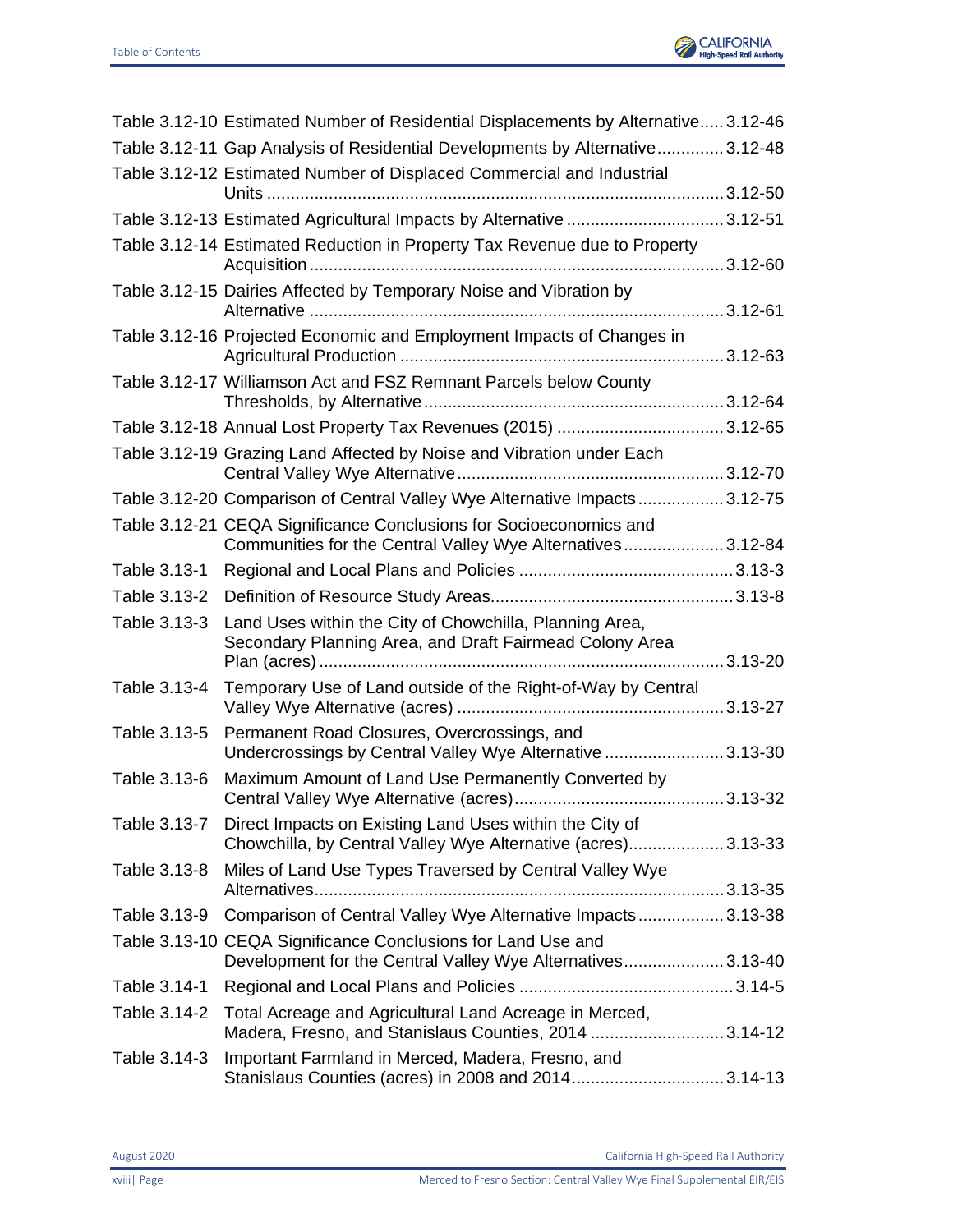

| Farmland Protected under Williamson Act and Farmland<br>Security Zone Contracts in Merced, <sup>1</sup> Madera, Fresno, and                                                            |                                                                                                                                                                                                                                                                                                                                                                                                                                                                                                                                     |
|----------------------------------------------------------------------------------------------------------------------------------------------------------------------------------------|-------------------------------------------------------------------------------------------------------------------------------------------------------------------------------------------------------------------------------------------------------------------------------------------------------------------------------------------------------------------------------------------------------------------------------------------------------------------------------------------------------------------------------------|
| Williamson Act and Farmland Security Zone Lands within the                                                                                                                             |                                                                                                                                                                                                                                                                                                                                                                                                                                                                                                                                     |
| Important Farmland Temporarily Used for Construction of the                                                                                                                            |                                                                                                                                                                                                                                                                                                                                                                                                                                                                                                                                     |
| Maximum Acreage of Important Farmland Directly<br>Permanently Converted to Nonagricultural Use by Each                                                                                 |                                                                                                                                                                                                                                                                                                                                                                                                                                                                                                                                     |
| Table 3.14-9                                                                                                                                                                           |                                                                                                                                                                                                                                                                                                                                                                                                                                                                                                                                     |
| Table 3.14-10 Number of Remnant Parcels and Acreage of Important<br>Farmland Potentially Indirectly Permanently Converted to<br>Nonagricultural Use as a Result of Parcel Severance by |                                                                                                                                                                                                                                                                                                                                                                                                                                                                                                                                     |
|                                                                                                                                                                                        |                                                                                                                                                                                                                                                                                                                                                                                                                                                                                                                                     |
|                                                                                                                                                                                        |                                                                                                                                                                                                                                                                                                                                                                                                                                                                                                                                     |
|                                                                                                                                                                                        |                                                                                                                                                                                                                                                                                                                                                                                                                                                                                                                                     |
|                                                                                                                                                                                        |                                                                                                                                                                                                                                                                                                                                                                                                                                                                                                                                     |
| Table 3.14-14 Comparison of the Central Valley Wye Alternatives Impacts on                                                                                                             |                                                                                                                                                                                                                                                                                                                                                                                                                                                                                                                                     |
| Table 3.14-15 CEQA Significance Conclusions for Agricultural Farmland for                                                                                                              |                                                                                                                                                                                                                                                                                                                                                                                                                                                                                                                                     |
|                                                                                                                                                                                        |                                                                                                                                                                                                                                                                                                                                                                                                                                                                                                                                     |
| Table 3.15-2 Definition of Parks, Recreation, and Open-Space Resource                                                                                                                  |                                                                                                                                                                                                                                                                                                                                                                                                                                                                                                                                     |
| Parks, Recreation, and Open-Space Resources Available for                                                                                                                              |                                                                                                                                                                                                                                                                                                                                                                                                                                                                                                                                     |
|                                                                                                                                                                                        |                                                                                                                                                                                                                                                                                                                                                                                                                                                                                                                                     |
| Table 3.15-5 CEQA Significance Conclusions for Parks, Recreation, and                                                                                                                  |                                                                                                                                                                                                                                                                                                                                                                                                                                                                                                                                     |
|                                                                                                                                                                                        |                                                                                                                                                                                                                                                                                                                                                                                                                                                                                                                                     |
| Landscape Units and Key Viewpoints for each Central Valley                                                                                                                             |                                                                                                                                                                                                                                                                                                                                                                                                                                                                                                                                     |
| Landscape Unit Names - Central Valley Wye Alternatives vs.                                                                                                                             |                                                                                                                                                                                                                                                                                                                                                                                                                                                                                                                                     |
|                                                                                                                                                                                        |                                                                                                                                                                                                                                                                                                                                                                                                                                                                                                                                     |
| CEQA Significance Conclusions for Aesthetics and Visual                                                                                                                                |                                                                                                                                                                                                                                                                                                                                                                                                                                                                                                                                     |
|                                                                                                                                                                                        |                                                                                                                                                                                                                                                                                                                                                                                                                                                                                                                                     |
|                                                                                                                                                                                        |                                                                                                                                                                                                                                                                                                                                                                                                                                                                                                                                     |
|                                                                                                                                                                                        | Important Farmland within the Project Footprints by Alternative<br>Permanent Impact Area of the Project Footprints3.14-17<br>Farmland Conversion Rating Scores for Alternative by County 3.14-21<br>Table 3.14-12 Central Valley Wye Alternatives Temporary Road Closures<br>Comparison of Central Valley Wye Alternative Impacts 3.15-34<br>Open Space for the Central Valley Wye Alternatives 3.15-37<br>Comparison of Central Valley Wye Alternative Impacts 3.16-55<br>Resources for the Central Valley Wye Alternatives3.16-59 |

California High-Speed Rail Authority **August 2020**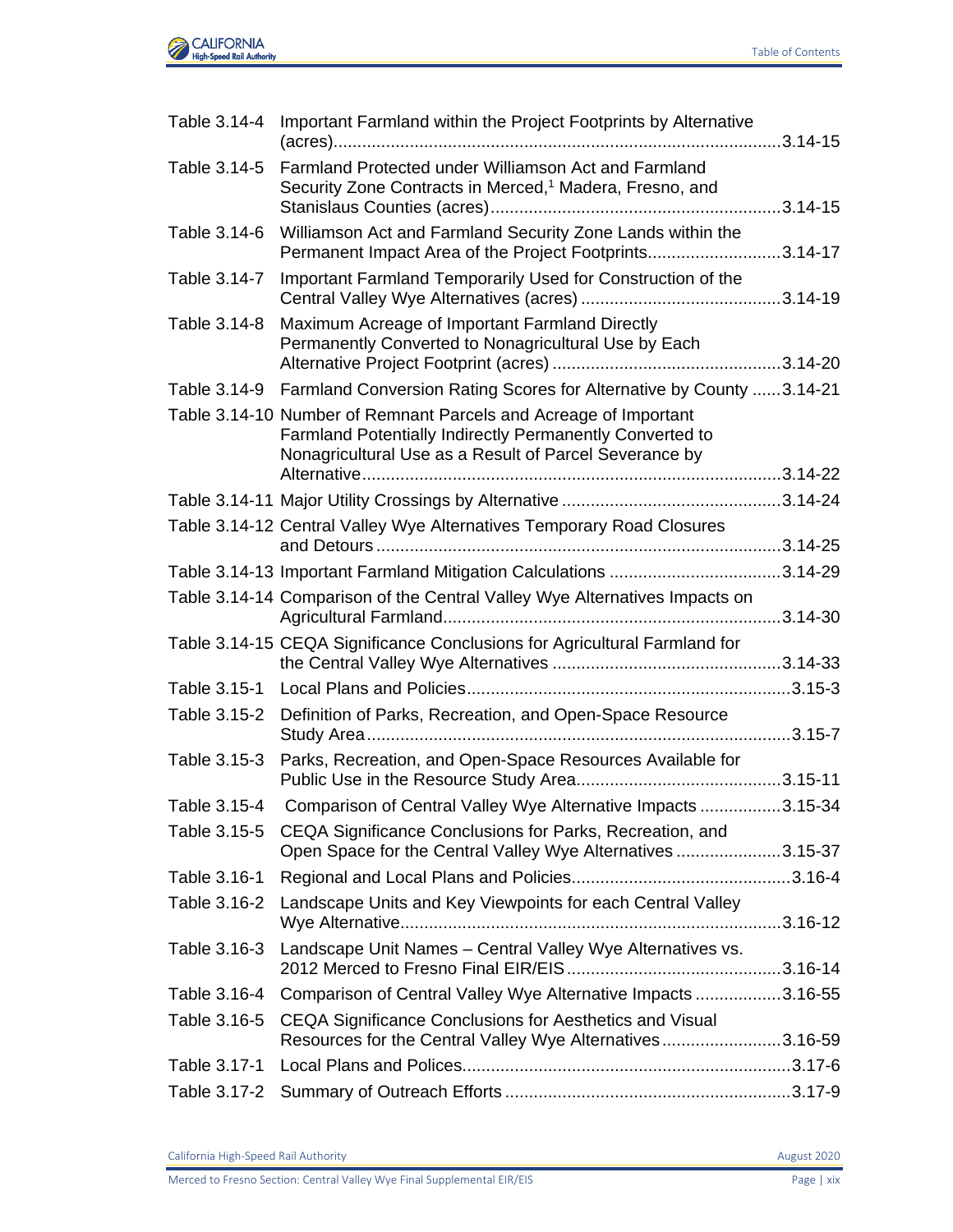

|              | Table 3.17-3 Summary of Evaluation Efforts in the Historic Architectural                                     |
|--------------|--------------------------------------------------------------------------------------------------------------|
| Table 3.17-4 | Summary of Evaluation Efforts in the Archaeological Survey                                                   |
| Table 3.17-5 | Comparison of Central Valley Wye Alternative Impacts 3.17-50                                                 |
| Table 3.17-6 | CEQA Significance Conclusions for Cultural Resources for the                                                 |
| Table 3.18-1 |                                                                                                              |
| Table 3.18-2 | Civilian Labor Force Average Annual Employment by Industry,                                                  |
| Table 3.18-3 | Average Annual Civilian Unemployment, 2000-2015 3.18-15                                                      |
| Table 3.18-4 | Near-term and Long-term Employment Projections, 2015-2040 3.18-16                                            |
| Table 3.18-5 |                                                                                                              |
| Table 3.18-6 |                                                                                                              |
| Table 3.18-7 | Historical and Projected Housing Units, 2000-2040  3.18-18                                                   |
| Table 3.18-8 | Cost Estimates by Alternative (2015 \$Thousands)  3.18-21                                                    |
| Table 3.18-9 | Construction Employment Effects by Alternative3.18-22                                                        |
|              |                                                                                                              |
|              | Table 3.18-11 Comparison of Central Valley Wye Alternative Impacts in the                                    |
| Table 4-1    | Central Valley Wye Alternatives Section 4(f) Evaluation                                                      |
| Table 4-2    | Recreation and Open Space Evaluated for Section 4(f) Use  4-14                                               |
| Table 4-3    | Resources Listed in, or Determined or Recommended Eligible                                                   |
| Table 4-4    |                                                                                                              |
| Table 4-5    | Least Harm Analysis for the Robertson Boulevard Tree Row 4-38                                                |
| Table 5-1    | Reference Community Demographic Characteristics (2014) 5-13                                                  |
| Table 5-2    | Resource Study Area Demographic Characteristics 5-14                                                         |
| Table 5-3    | Low-Income Populations within the Reference Community 5-17                                                   |
| Table 5-4    | Low-Income Populations within the Resource Study Area5-17                                                    |
| Table 5-5    | Estimated Percent of Households Participating in the<br>Supplemental Nutrition Assistance Program within the |
| Table 5-6    | Minority Group Representation in the Reference Community5-19                                                 |
| Table 5-7    | Minority Group Representation in the Resource Study Area5-20                                                 |
| Table 5-8    | Public Involvement Activities and Outreach to Low-Income and                                                 |
| Table 5-9    | Operations Noise Impacts for the Central Valley Wye                                                          |
| Table 5-10   | Comparison of Central Valley Wye Alternative Impacts5-48                                                     |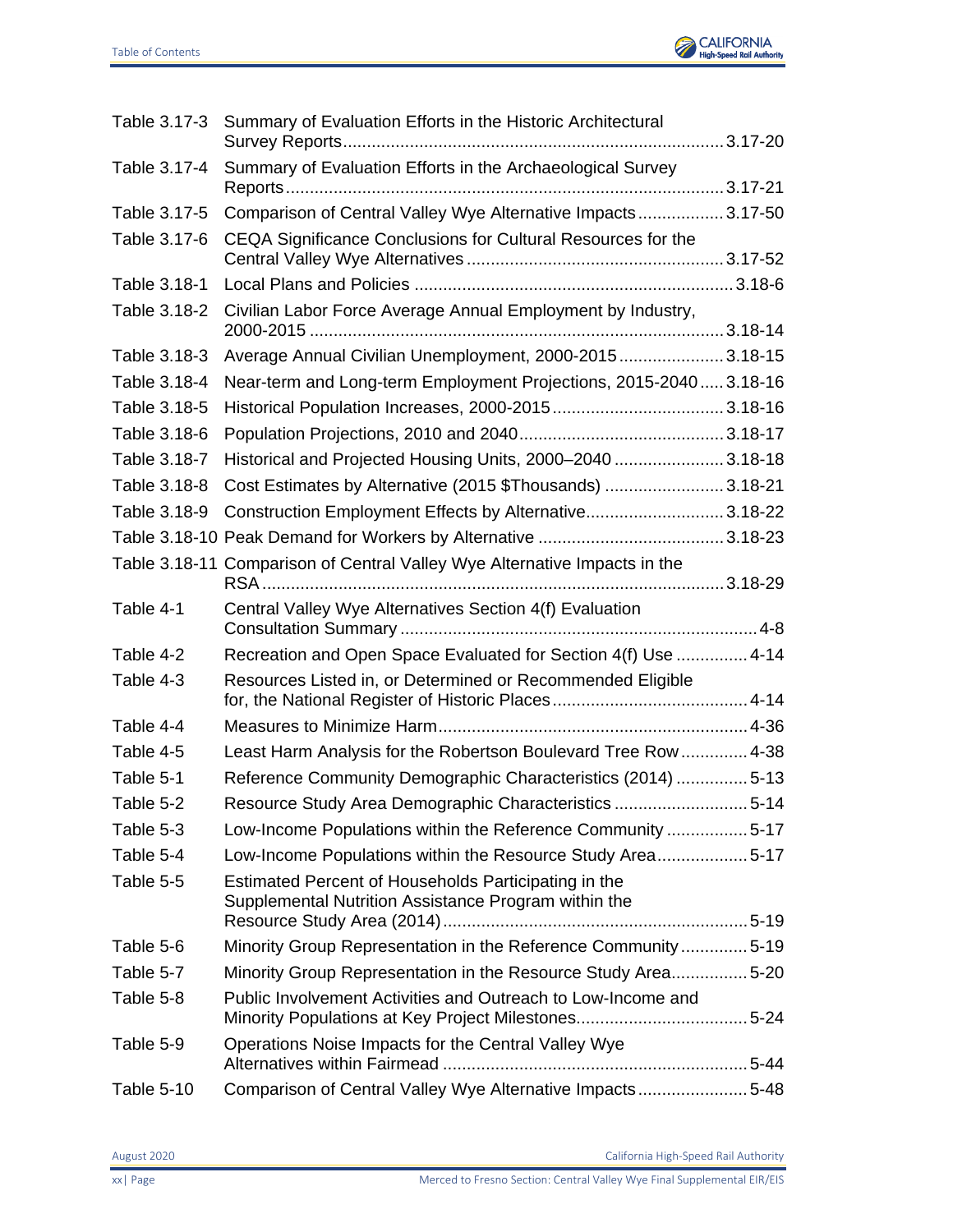

| Table 6-1 | Capital Cost of the HSR Alternatives (2015\$ Thousands)6-3  |  |
|-----------|-------------------------------------------------------------|--|
| Table 6-2 | Optimal HSR Express Travel Times from Merced and Fresno     |  |
| Table 6-3 |                                                             |  |
| Table 8-1 | Comparison of Central Valley Wye Alternatives Key Natural   |  |
| Table 8-2 | Feedback on Alternatives Received during Public Meeting on  |  |
| Table 8-3 | Capital Costs of Central Valley Wye Alternatives (2015 U.S. |  |
| Table 9-1 |                                                             |  |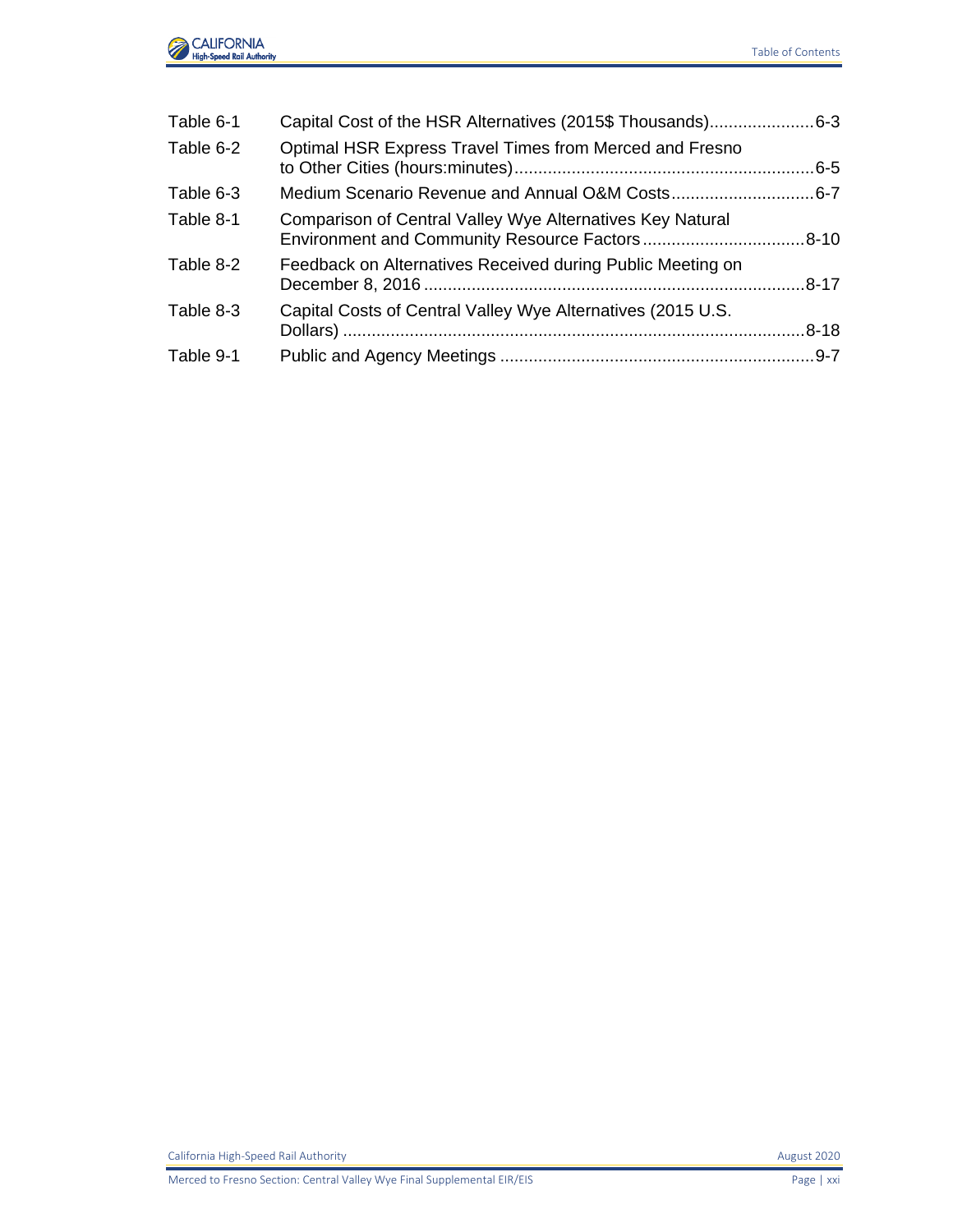

## <span id="page-21-0"></span>**Figures**

| Figure S-1  |                                                                                                                                     |          |
|-------------|-------------------------------------------------------------------------------------------------------------------------------------|----------|
| Figure S-2  |                                                                                                                                     |          |
| Figure S-3  | SR 152 (North) to Road 13 Wye Alternative Alignment and                                                                             | $. S-18$ |
| Figure S-4  | SR 152 (North) to Road 19 Wye Alternative Alignment and                                                                             |          |
| Figure S-5  | Avenue 21 to Road 13 Wye Alternative Alignment and Key                                                                              |          |
| Figure S-6  | SR 152 (North) to Road 11 Wye Alternative Alignment and                                                                             |          |
| Figure 1-1  | Hybrid Alternative and Wye Area Deferred for Further Study in                                                                       |          |
| Figure 1-2  |                                                                                                                                     |          |
| Figure 1-3  |                                                                                                                                     |          |
| Figure 1-4  | Interregional Travel Patterns-2010 (left) and Projected 2040                                                                        |          |
| Figure 1-5  |                                                                                                                                     |          |
| Figure 2-1  |                                                                                                                                     |          |
| Figure 2-2  |                                                                                                                                     |          |
| Figure 2-3  | Fourteen Central Valley Wye Alternatives Initially Identified for<br>Evaluation in Supplemental Alternatives Analysis Report (April | $2 - 8$  |
| Figure 2-4  | Four Central Valley Wye Alternatives Carried Forward in<br>Supplemental Alternatives Analysis Report (April 2013)2-9                |          |
| Figure 2-5  | Proposed Central Valley Wye Alternative High-Speed Rail                                                                             |          |
| Figure 2-6  | Relationship of Central Valley Wye to Extent of Merced to                                                                           |          |
| Figure 2-7  | Planned Highway Improvements in Merced and Madera                                                                                   | $2 - 19$ |
| Figure 2-8  | SR 152 (North) to Road 13 Wye Alternative Alignment and                                                                             |          |
| Figure 2-9  | SR 152 (North) to Road 13 Wye Alternative Electrical                                                                                |          |
| Figure 2-10 | SR 152 (North) to Road 19 Wye Alternative Alignment and                                                                             |          |
| Figure 2-11 | SR 152 (North) to Road 19 Wye Alternative Electrical                                                                                |          |
| Figure 2-12 | Avenue 21 to Road 13 Wye Alternative Alignment and Key                                                                              |          |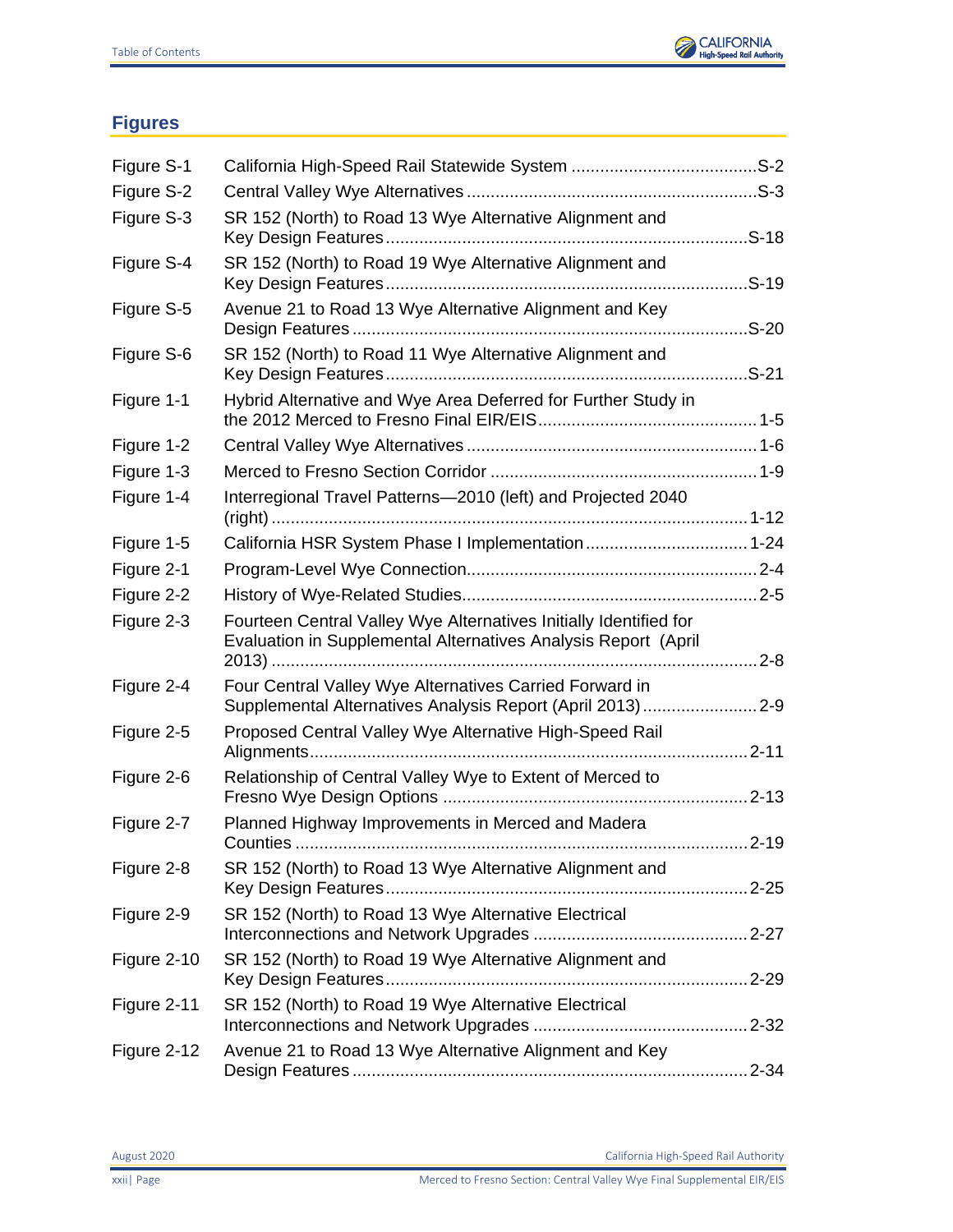

| Figure 2-13         | Avenue 21 to Road 13 Wye Alternative Electrical                                                                             |             |
|---------------------|-----------------------------------------------------------------------------------------------------------------------------|-------------|
| Figure 2-14         | SR 152 (North) to Road 11 Wye Alternative Alignment and                                                                     |             |
| Figure 2-15         | SR 152 (North) to Road 11 Wye Alternative Electrical                                                                        | $.2 - 41$   |
| Figure 2-16         | Location of Proposed Changes to State Transportation                                                                        |             |
| Figure 2-17         | Location of Railroad Facilities Crossed by Central Valley Wye                                                               |             |
| Figure 2-18         |                                                                                                                             |             |
| <b>Figure 3.1-1</b> |                                                                                                                             |             |
| <b>Figure 3.2-1</b> |                                                                                                                             |             |
| Figure 3.2-2        | Existing Airports and Rail Networks in the Resource Study                                                                   | $.3.2 - 11$ |
| <b>Figure 3.2-3</b> | Existing Vehicular and Truck Volumes in the Resource Study                                                                  | $.3.2 - 21$ |
| Figure 3.2-4        | Roadway Segments Selected for Traffic Analysis3.2-23                                                                        |             |
| <b>Figure 3.2-5</b> | Existing Bus Networks in the Resource Study Area3.2-28                                                                      |             |
| <b>Figure 3.2-6</b> | SR 152 (North) to Road 13 Wye Alternative Permanent Design                                                                  | $.3.2 - 54$ |
| Figure 3.2-7        | SR 152 (North) to Road 19 Wye Alternative Permanent Design                                                                  |             |
| <b>Figure 3.2-8</b> | Avenue 21 to Road 13 Wye Alternative Permanent Design                                                                       | $.3.2 - 60$ |
| Figure 3.2-9        | SR 152 (North) to Road 11 Wye Alternative Permanent Design                                                                  |             |
| <b>Figure 3.3-1</b> | San Joaquin Valley and San Francisco Bay Air Basins3.3-20                                                                   |             |
| Figure 3.3-2        | Projected National Mobile Source Air Toxic Emission Trends<br>(2010–2050) for Vehicles Operating on Roadways using          |             |
| <b>Figure 3.3-3</b> |                                                                                                                             |             |
| Figure 3.4-1        | Federal Railroad Authority Noise Impact Criteria for Human                                                                  |             |
| Figure $3.4 - 2$    | Operational Noise Impacts on Sensitive Receptors in the<br>Central Valley Wye Alternatives Noise Resource Study Area 3.4-33 |             |
| <b>Figure 3.5-1</b> | Regional and Local Sources of EMF and EMI3.5-15                                                                             |             |
| <b>Figure 3.5-2</b> |                                                                                                                             |             |
| <b>Figure 3.6-1</b> | California Energy Consumption by Sector, 20143.6-18                                                                         |             |
| <b>Figure 3.6-2</b> | California Energy Consumption Estimates by Type, 2014 3.6-18                                                                |             |
| <b>Figure 3.6-3</b> | Statewide Baseline Annual Electricity Consumption 3.6-21                                                                    |             |
| Figure 3.6-4        | California Natural Gas Demand by Sector, 20123.6-22                                                                         |             |

California High-Speed Rail Authority **August 2020**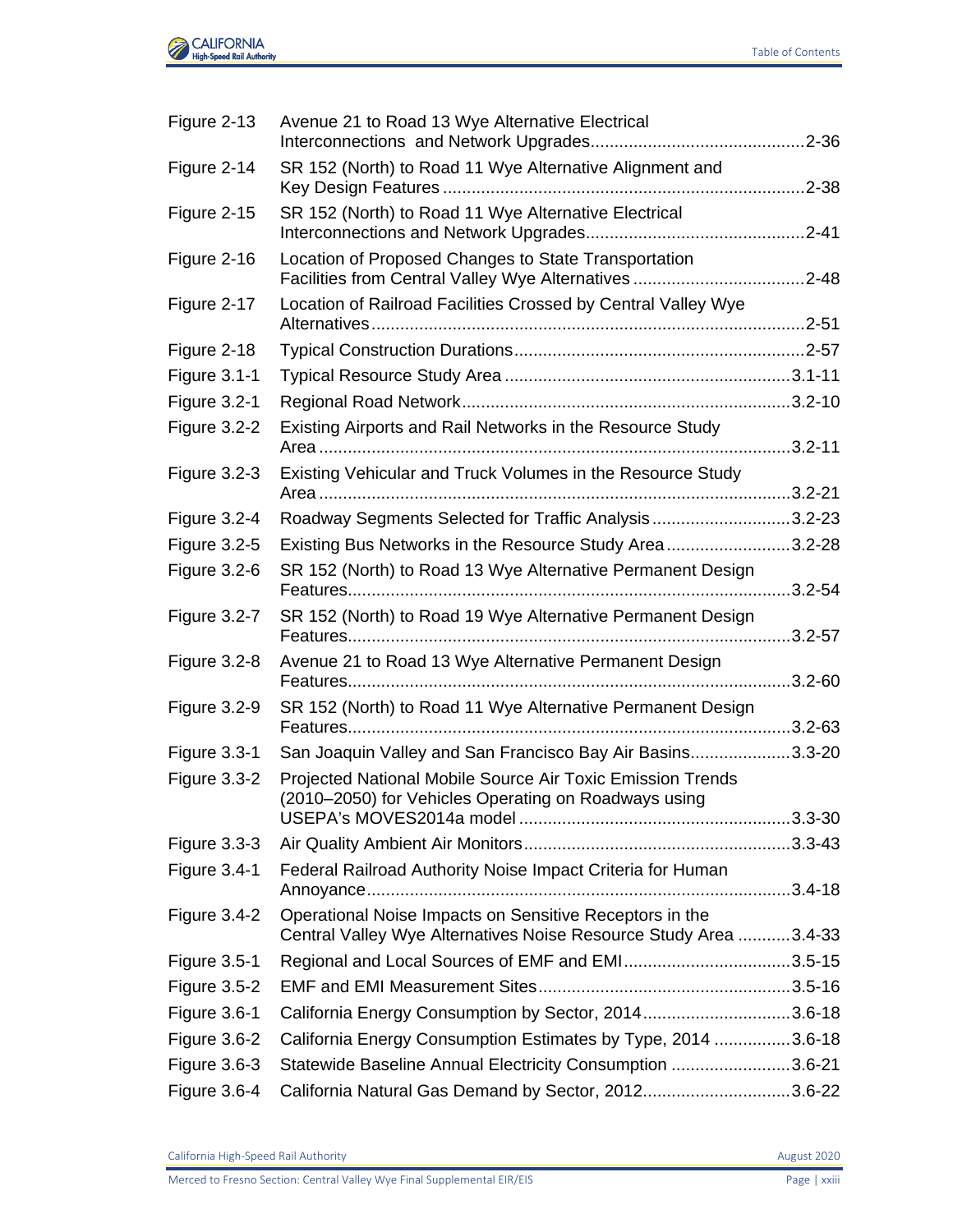

| Figure 3.6-5        | Major Utility and Energy Facilities in the Project Vicinity3.6-25                                                             |             |
|---------------------|-------------------------------------------------------------------------------------------------------------------------------|-------------|
| <b>Figure 3.7-1</b> | Central Valley Wye Schematic of Biological Resource Study                                                                     |             |
|                     |                                                                                                                               |             |
| Figure 3.7-2        |                                                                                                                               |             |
| <b>Figure 3.7-3</b> | Wildlife Movement Corridors in the Wildlife Movement Study                                                                    |             |
| Figure 3.8-1        | San Joaquin River Basin Subwatersheds within the Surface                                                                      |             |
| Figure 3.8-2        | San Joaquin Valley Groundwater Subbasins within the                                                                           |             |
| Figure 3.8-3        | Federal Emergency Management Agency Flood Zones in the                                                                        |             |
| Figure 3.9-1        |                                                                                                                               |             |
| Figure 3.9-2        |                                                                                                                               |             |
| <b>Figure 3.9-3</b> |                                                                                                                               |             |
| Figure 3.9-4        |                                                                                                                               |             |
| <b>Figure 3.9-5</b> | Oil, Gas, and Geothermal Wells in the Resource Hazards                                                                        |             |
| Figure 3.9-6        | Paleontological Sensitivity of Surface-Exposed Geologic Units 3.9-38                                                          |             |
| Figure 3.9-7        | Expansive Soils in the Resource Hazards Resource Study                                                                        |             |
| Figure 3.9-8        | Susceptibility of Uncoated Steel to Corrosion when in Contact                                                                 |             |
| Figure 3.9-9        | Susceptibility of Concrete to Corrosion when in Contact with                                                                  |             |
|                     |                                                                                                                               |             |
| Figure 3.10-1       | Sensitive Resources and General Environmental Concern                                                                         |             |
|                     | Figure 3.10-2 Potential Environmental Concern Sites within the Hazardous                                                      | $3.10 - 27$ |
|                     |                                                                                                                               |             |
|                     | Figure 3.12-1 Central Valley Wye Alternatives' Communities Resource Study                                                     |             |
|                     | Figure 3.12-2 Community and Public Facilities within the Communities                                                          |             |
|                     | Figure 3.12-3 Potential Community Improvements to Fairmead 3.12-74                                                            |             |
|                     | Figure 3.13-1 Central Valley Wye Alternatives—Existing Land Uses3.13-11                                                       |             |
|                     | Figure 3.13-2 Existing Land Uses-Chowchilla and Fairmead3.13-12                                                               |             |
|                     | Figure 3.13-3 Existing Land Uses-Site 7-Le Grand Junction/Sandy Mush<br>Road, Warnerville-Wilson 230 kV Transmission Line and |             |
|                     |                                                                                                                               |             |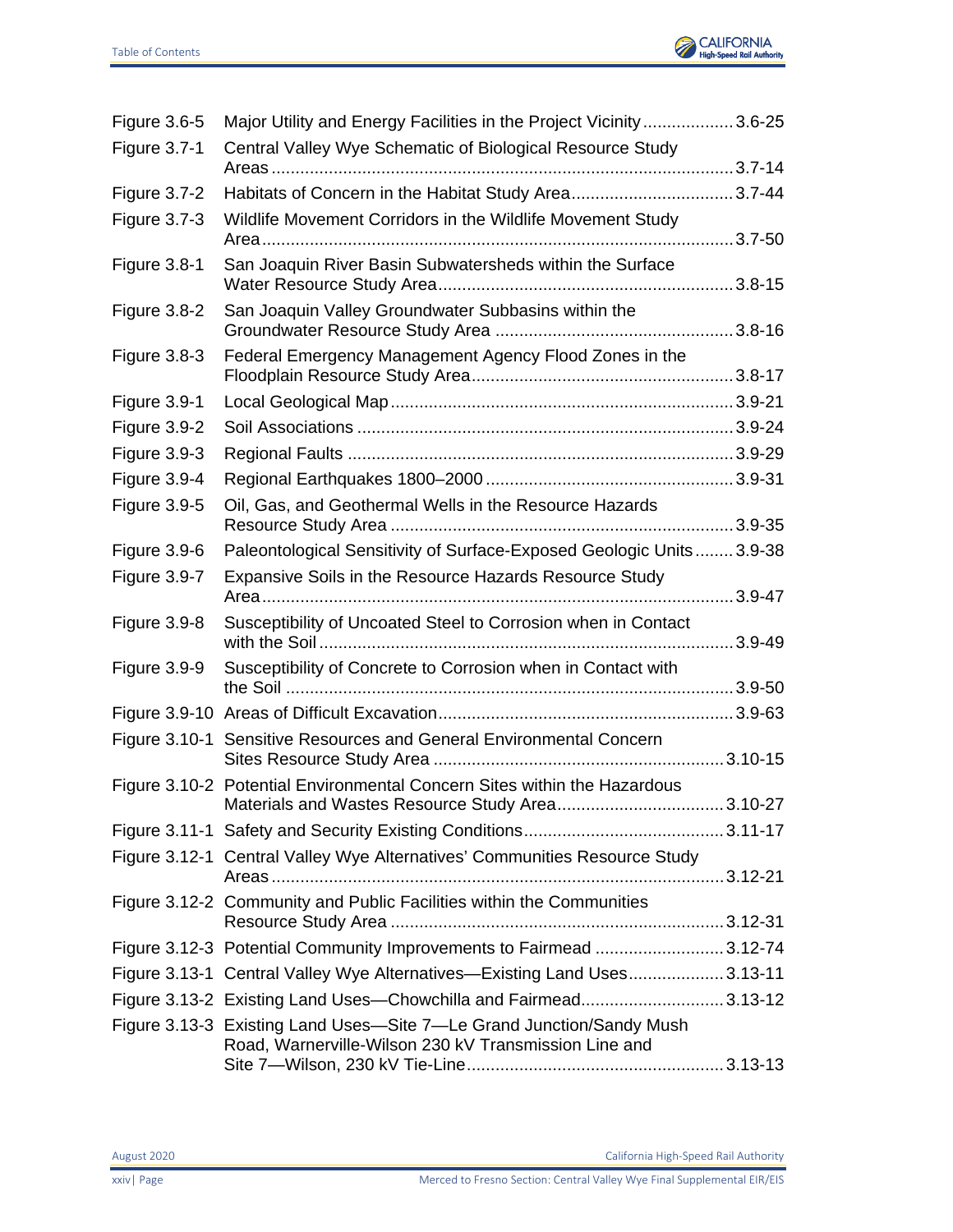

| Figure 3.13-4 Existing Land Uses—Site 7—Le Grand Junction/Sandy Mush<br>Road, Warnerville-Wilson 230 kV Transmission Line (City of                                                          |  |
|---------------------------------------------------------------------------------------------------------------------------------------------------------------------------------------------|--|
| Figure 3.13-5 Existing Land Uses-Site 7-Le Grand Junction/Sandy Mush<br>Road, Warnerville-Wilson 230 kV Transmission Line and<br>Site 7-Wilson, 230 kV Tie-Line (City of Merced) 3.13-15    |  |
| Figure 3.13-6 Existing Land Uses-Site 6-El Nido Substation and Site 7-<br>Le Grand Junction/Sandy Mush Road, Dutchman Switching<br>Station, 115 kV Tie-Line, Wilson-Dairyland (idle) 115 kV |  |
| Figure 3.13-7 Existing Land Uses-Site 6-El Nido, Los Banos-Oro Loma-<br>Canal 70 kV Power Line and Oro Loma - Panoche Junction                                                              |  |
| Figure 3.13-8 SR 152 (North) to Road 13 Wye Alternative Land Use 3.13-21                                                                                                                    |  |
| Figure 3.13-9 SR 152 (North) to Road 19 Wye Alternative Land Use 3.13-22                                                                                                                    |  |
| Figure 3.13-10 Avenue 21 to Road 13 Wye Alternative Land Use3.13-23                                                                                                                         |  |
| Figure 3.13-11 SR 152 (North) to Road 11 Wye Alternative Land Use3.13-24                                                                                                                    |  |
| Figure 3.14-1 Important Farmland, Other Agricultural Land, Urban Land, and<br>Other Land Uses in Merced, Madera, Stanislaus, and Fresno                                                     |  |
|                                                                                                                                                                                             |  |
|                                                                                                                                                                                             |  |
| Figure 3.15-1 Parks, Recreation, and Open Space Resource Study Area3.15-8                                                                                                                   |  |
|                                                                                                                                                                                             |  |
|                                                                                                                                                                                             |  |
|                                                                                                                                                                                             |  |
|                                                                                                                                                                                             |  |
|                                                                                                                                                                                             |  |
|                                                                                                                                                                                             |  |
|                                                                                                                                                                                             |  |
|                                                                                                                                                                                             |  |
|                                                                                                                                                                                             |  |
| Figure 3.16-1 1988 Federal Highway Administration Visual Assessment                                                                                                                         |  |
| Figure 3.16-2 Central Valley Wye Alternatives - Landscape Units and Key                                                                                                                     |  |
|                                                                                                                                                                                             |  |
| Figure 3.16-4 KVP 1: Henry Miller Road between Carlucci and Elgin Roads                                                                                                                     |  |
| Figure 3.16-5 KVP 7: Avenue 25 near Road 13 (westward view)3.16-18                                                                                                                          |  |
| Figure 3.16-6 KVP 8: Road 13 near Ash Slough (southward view) 3.16-19                                                                                                                       |  |
| Figure 3.16-7 KVP 9: SR 152 near Kingwood Road/Road 6 (eastward view) 3.16-20                                                                                                               |  |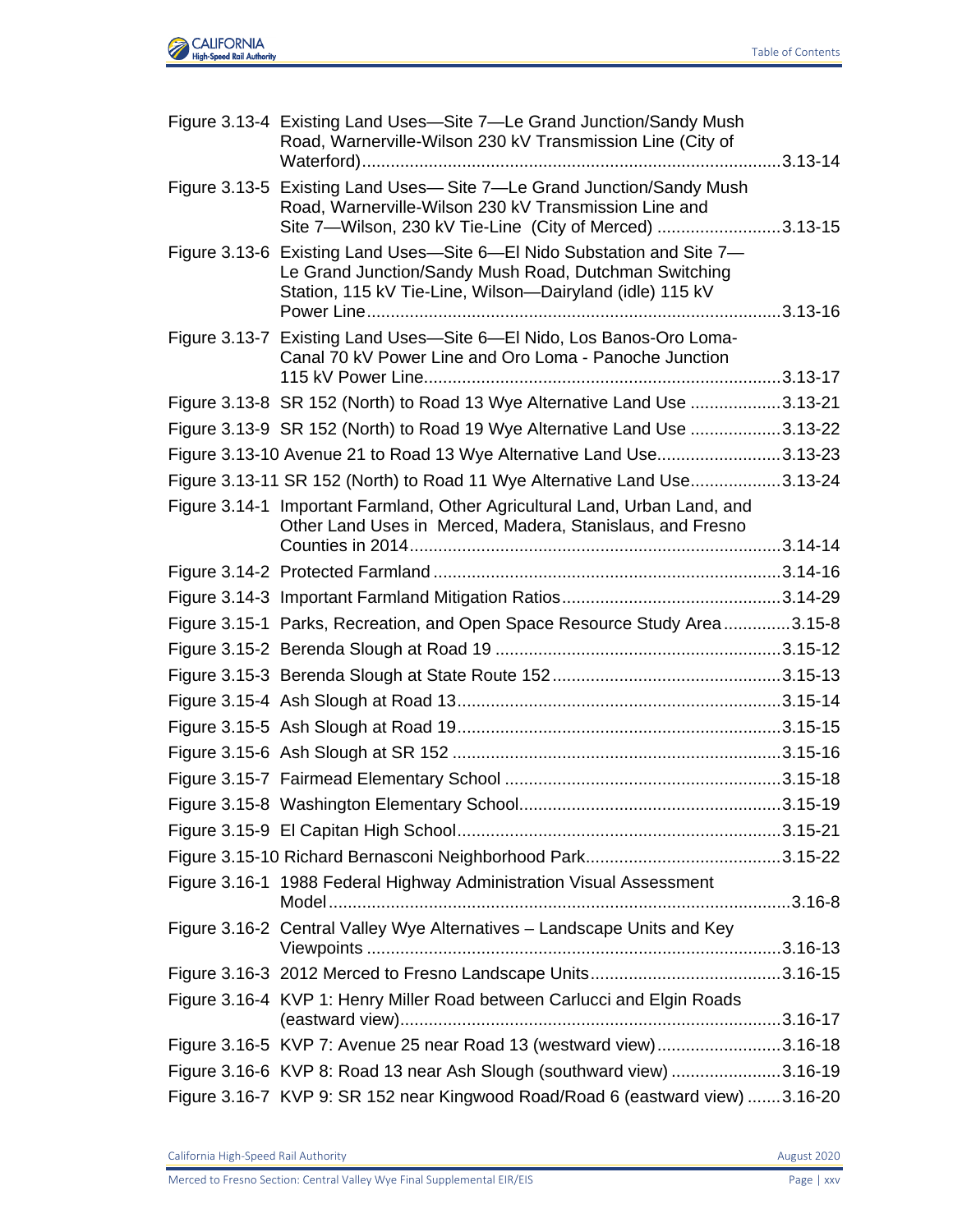

| Figure 3.16-8 KVP 10: SR 152 near Road 17-1/2 (westward view)3.16-21                                                             |  |
|----------------------------------------------------------------------------------------------------------------------------------|--|
| Figure 3.16-9 KVP 11: SR 99 south of Ranch Road (southward view)  3.16-21                                                        |  |
| Figure 3.16-10 KVP 13: SR 233/Robertson Boulevard near SR 152                                                                    |  |
|                                                                                                                                  |  |
|                                                                                                                                  |  |
| Figure 3.16-12 KVP 5: Road 19-1/2 near Avenue 24, Fairmead, (southward                                                           |  |
| Figure 3.16-13 KVP 6: Avenue 23 near Road 19-1/2, Fairmead (eastward                                                             |  |
| Figure 3.16-14 KVP 4: Minturn Road near Porters Road (northward view) 3.16-27                                                    |  |
| Figure 3.16-15 KVP 1: Henry Miller Road between Carlucci and Elgin Roads                                                         |  |
|                                                                                                                                  |  |
| Figure 3.16-16 KVP 2: Indiana Road, north of Hutchins Road (northward                                                            |  |
|                                                                                                                                  |  |
| Figure 3.16-17 KVP 3: Avenue 21 near Road 7 (eastward view) 3.16-29                                                              |  |
| Figure 3.16-18 KVP 12: SR 99 near Avenue 21 (frontage road looking                                                               |  |
| Figure 3.16-19 KVP 14: Avenue 25 near Road 11 (eastward view) 3.16-32                                                            |  |
| Figure 3.16-20 KVP 13: Photosimulation, SR 152 (North) to Road 13 Wye                                                            |  |
| Alternative, SR 233/Robertson Boulevard near SR 152                                                                              |  |
|                                                                                                                                  |  |
| Figure 3.16-21 KVP 13: Photosimulation, SR 152 (North) to Road 19 Wye<br>Alternative, Robertson Boulevard near SR 152 (southward |  |
| Figure 3.16-22 KVP 13: Photosimulation, SR 152 (North) to Road 11 Wye                                                            |  |
| Alternative, Robertson Boulevard near SR 152 (southward                                                                          |  |
|                                                                                                                                  |  |
| Figure 3.16-23 KVP 6: Photosimulation, Fairmead, Avenue 23 near Road 19                                                          |  |
| Figure 3.16-24 KVP 9: Photosimulation, SR 152 near Kingwood Road/Road 6                                                          |  |
|                                                                                                                                  |  |
| Figure 3.16-25 KVP 10: Photosimulation, SR 152 near Road 17-1/2                                                                  |  |
| Figure 3.17-1 APE Overview with Historic Properties Locations 3.17-14                                                            |  |
|                                                                                                                                  |  |
|                                                                                                                                  |  |
|                                                                                                                                  |  |
|                                                                                                                                  |  |
|                                                                                                                                  |  |
|                                                                                                                                  |  |
|                                                                                                                                  |  |
|                                                                                                                                  |  |